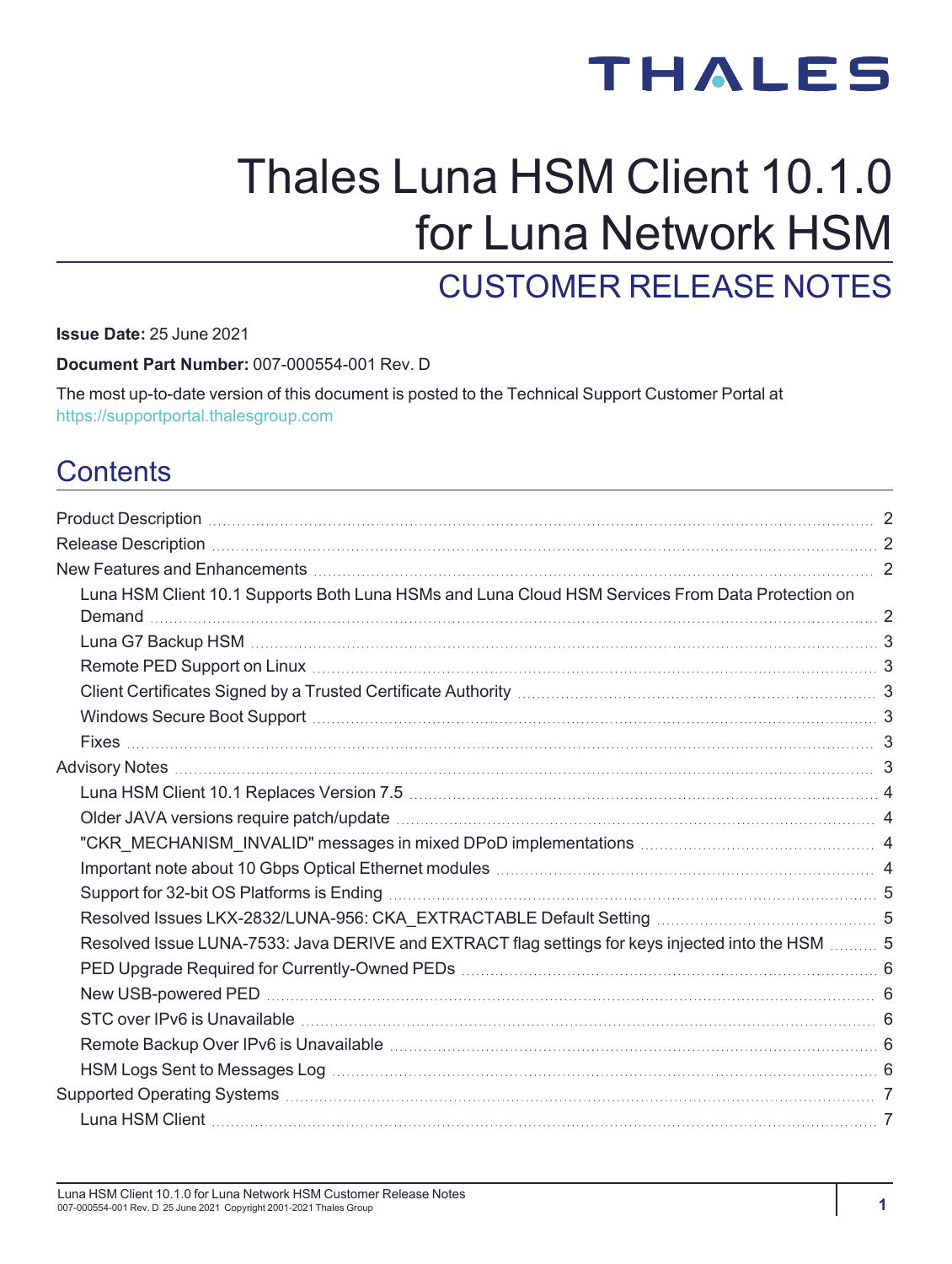| FIPS-Validated Firmware Versions (2008) (2008) (2008) (2008) (2008) (2008) (2008) (2008) (2008) (2008) (2008) (                                                                                                                |  |
|--------------------------------------------------------------------------------------------------------------------------------------------------------------------------------------------------------------------------------|--|
|                                                                                                                                                                                                                                |  |
| 10. The Recommended Minimum Versions (1996) and the comment of Minimum Versions (1996) and the comment of the comment of the comment of the comment of the comment of the comment of the comment of the comment of the comment |  |
|                                                                                                                                                                                                                                |  |
|                                                                                                                                                                                                                                |  |
|                                                                                                                                                                                                                                |  |
|                                                                                                                                                                                                                                |  |
|                                                                                                                                                                                                                                |  |

# <span id="page-1-0"></span>Product Description

Luna Network HSM secures your sensitive data and critical applications by storing, protecting and managing your cryptographic keys in a high-assurance, tamper-resistant, network-attached appliance that offers market-leading performance. Luna Network HSM meets compliance and audit needs for FIPS 140, HIPAA, PCI-DSS, eIDAS, GDPR, and others, in highly-regulated industries including Financial, Healthcare, and Government.

TheLuna Network HSM offers up to 100 HSM partitions, high-availability configuration options, remote management, PED, backup, and dual hot-swappable power supplies.

# <span id="page-1-1"></span>Release Description

Luna HSM Client release 10.1 includes Client software with drivers and tools. You can view, administer, and access via API, both password-authenticated Luna HSM application partitions and Luna Cloud HSM services from Data Protection on Demand, with the ability to securely clone objects between the two (see "Advisory [Notes" on](#page-2-5) the next [page](#page-2-5) for provisos).

# <span id="page-1-2"></span>New Features and Enhancements

<span id="page-1-3"></span>Luna HSM Client 10.1.0 for Luna Network HSM introduces the following new features and enhancements:

## Luna HSM Client 10.1 Supports Both Luna HSMs and Luna Cloud HSM Services From Data Protection on Demand

Luna HSM Client can now be used with Luna Cloud HSM services provided by Thales Data Protection on Demand. This allows you to migrate keys from a password-authenticated Luna HSM partition to a Luna Cloud HSM service or vice-versa, set up High-Availability (HA) groups that include both password-authenticated Luna partitions and Luna Cloud HSM services, and operate your local (Luna PCIe), remote (Luna Network), and cloud HSM solutions on the same client workstation.

Luna Cloud HSM client compatibility is limited to Windows and Red Hat Enterprise Linux 7-based operating systems in this release.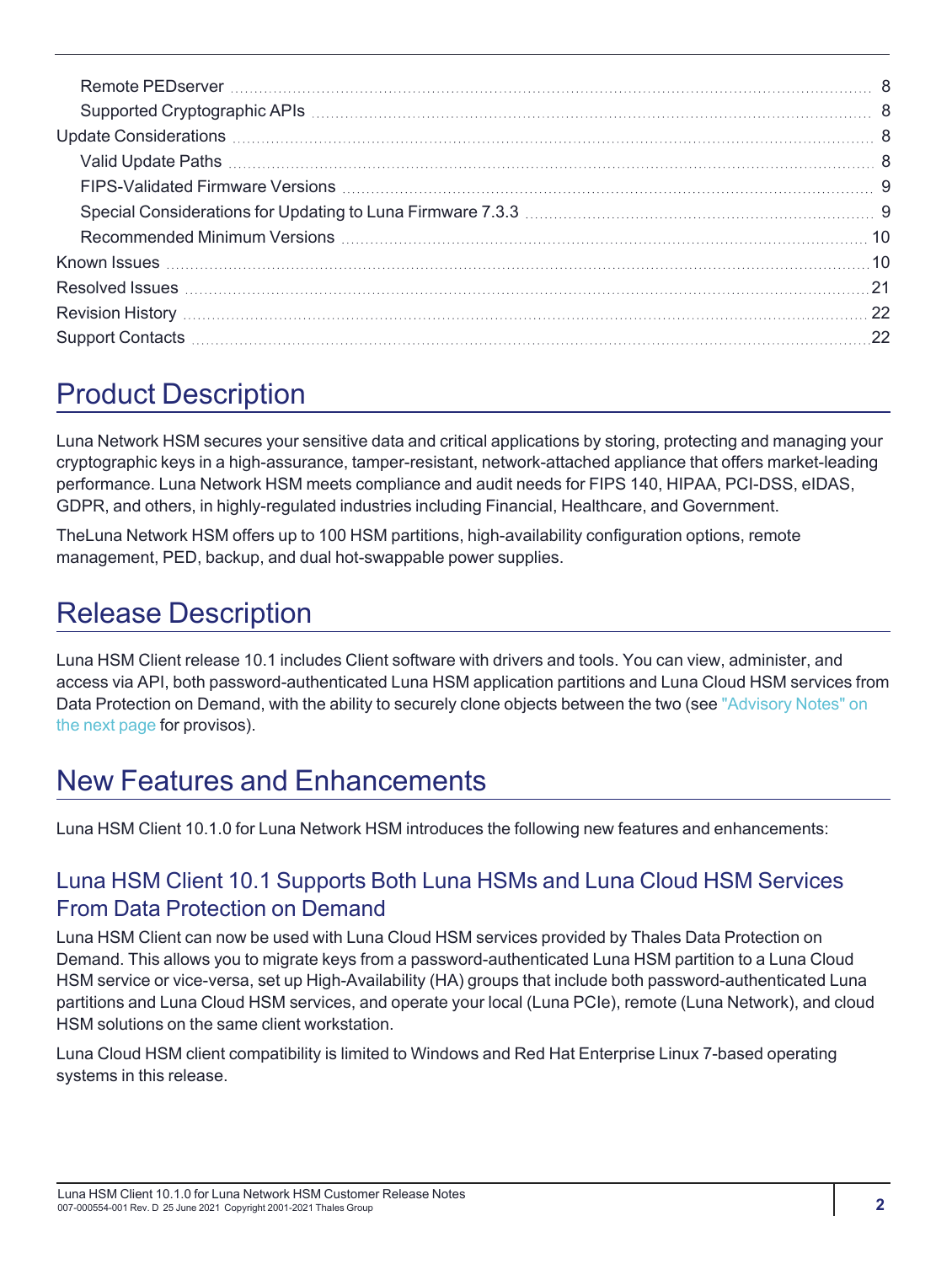### <span id="page-2-0"></span>Luna G7 Backup HSM



Thales is pleased to announce the availability of the Luna G7 Backup HSM – a fullfeatured, hand-held, USB-attached backup HSM that includes an informational fullcolor display.

You can use the Luna G7 Backup HSM to backup your Luna HSM 5.x, 6.x, and 7.x user partitions.

The Luna G7 Backup HSM connects easily to a client workstation using the included USB 3.0 Type C cable, and includes a universal 5V external power supply, which may be required to power the device in some instances.

**NOTE** The smart card slot located at the bottom front of the unit is reserved for future use and has been disabled in this release.

#### **Models**

The Luna G7 Backup HSM is available in the following models. All models can be initialized in PED or passwordauthenticated mode for backing up either PED or password authenticated partitions. In-field storage upgrades are not available.

| <b>B700</b> | 32 MB storage, up to 100 partitions of the same authentication type  |
|-------------|----------------------------------------------------------------------|
| <b>B750</b> | 128 MB storage, up to 100 partitions of the same authentication type |
| <b>B790</b> | 256 MB storage, up to 100 partitions of the same authentication type |

To use the Luna G7 Backup HSM, you must upgrade to Luna HSM Client 10.1, a client-only field update for Linux and Windows. Luna HSM Client 10.1 provides the drivers and software updates you need to use the Luna G7 Backup HSM.

### <span id="page-2-1"></span>Remote PED Support on Linux

<span id="page-2-2"></span>You can now host Remote PED services on a Linux workstation.

### Client Certificates Signed by a Trusted Certificate Authority

Luna HSM Client 10.1 allows you to use client certificates signed by a trusted Certificate Authority (CA), which can be a commercial third-party CA or your organization's own signing station.

### <span id="page-2-3"></span>Windows Secure Boot Support

The drivers included with the Luna HSM Client software for Luna PCIe HSMs, Luna Backup HSMs, Luna USB HSMs, and Luna PEDs now support Windows Secure Boot.

### <span id="page-2-4"></span>Fixes

<span id="page-2-5"></span>Issues addressed in this release are listed in "Resolved [Issues" on](#page-20-0) page 21.

# Advisory Notes

This section highlights important issues you should be aware of before deploying this release.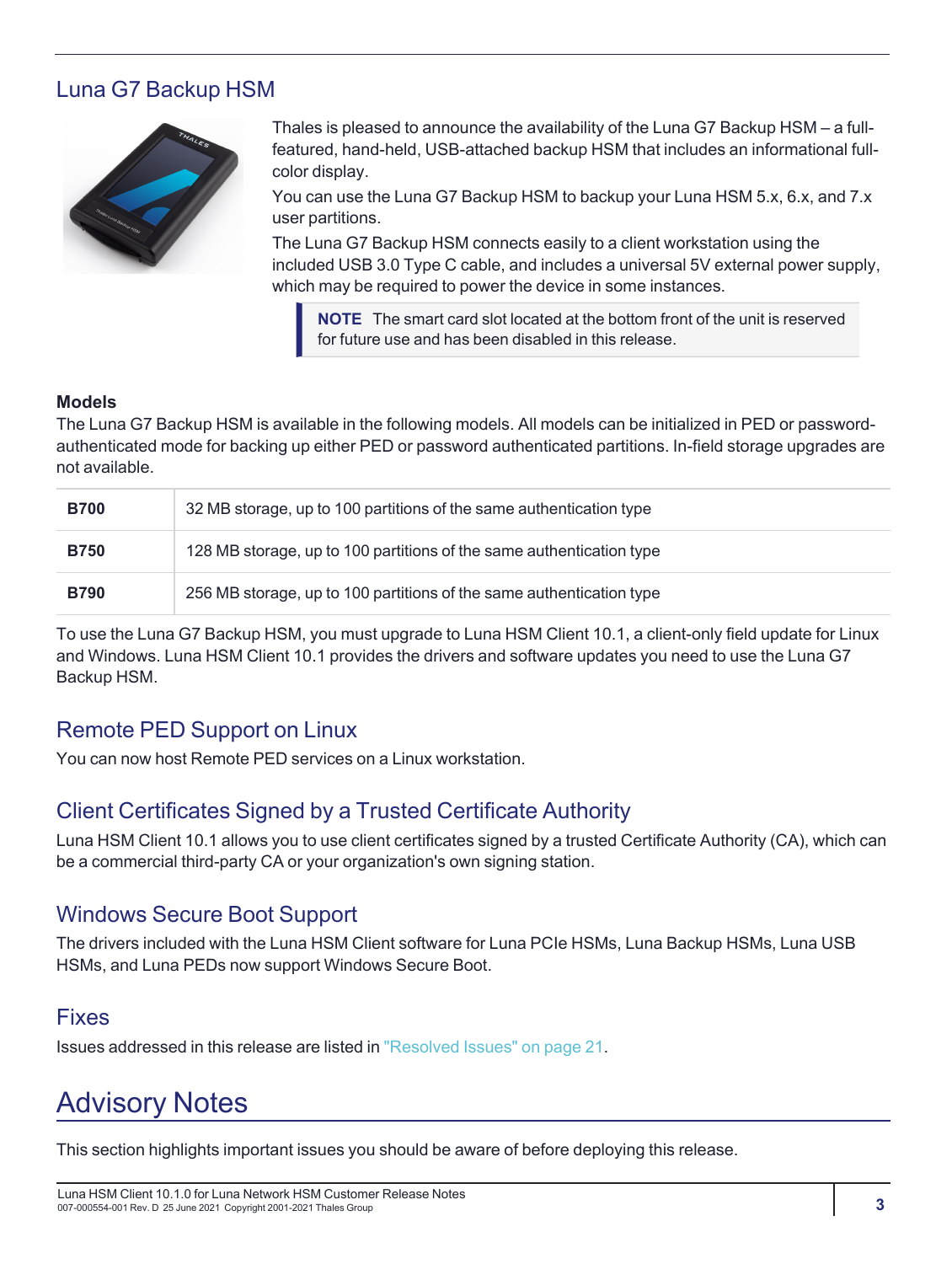### <span id="page-3-0"></span>Luna HSM Client 10.1 Replaces Version 7.5

Luna HSM Client 10.1 includes bug fixes and additional functionality for the Luna G7 Backup HSM. Thales strongly recommends that all customers using version 7.5 update their client software to 10.1 or newer. Luna HSM Client 7.5 is no longer available for download from the Thales Customer Portal.

### <span id="page-3-1"></span>Older JAVA versions require patch/update

The .jar files included with the Luna HSM Client have been updated with a new certificate, signed by the Oracle JCE root certificate. This certificate validation requires a minimum Oracle JDK/JRE version.

- **>** If your application relies on Oracle Java 7 or 8, you must update to the advanced version provided by Oracle. You require (at minimum) version **7u131** or **8u121**. Please refer to Oracle's website for more information: <https://www.oracle.com/technetwork/java/java-se-support-roadmap.html>
- **>** If your application relies on IBM Java 7 or 8, you must install a patch from IBM before updating to Luna HSM Client 10.x (see APAR [IJ25459](https://www.ibm.com/support/pages/apar/IJ25459) for details).

### <span id="page-3-2"></span>"CKR\_MECHANISM\_INVALID" messages in mixed DPoD implementations

When using DPoD with Luna HSM Client, you might encounter errors like "CKR\_MECHANISM\_INVALID" or "Error NCryptFinalizeKey" during some operations in Hybrid HA and FIPS mode (3DES Issue). This can occur if firmware versions differ between a Luna Network HSM partition and a DPoD service in an HA group when you invoke a mechanism that is supported on one but not the other. Similarly, if one member is in FIPS mode, while the other is not, a mechanism might be requested that is allowed for one member, but not the other. For example, the **ms2luna** tool can fail when 3DES operations are invoked.

### <span id="page-3-3"></span>Important note about 10 Gbps Optical Ethernet modules

The Network HSM Appliance is shipped from the factory with FIPS-validated firmware installed, and can be purchased with one of two options for Ethernet ports:

- **>** 1Gbps copper-only RJ-45 connectors for all four physical Ethernet ports, or
- **>** 10Gbps Optical Ethernet on two of the ports and 1Gbps RJ-45 connections on the other two ports.

The first option was already the standard, factory-delivered appliance.

The second option behaves identically to the first, in all respects, except the following five points



- **>** Two of the Ethernet ports (see the middle, upper portion of the diagram, just above the ventilation grid) have 10Gbps Optical Ethernet SFP+ connectors, while the two Ethernet ports (stacked vertically beside the HSM slot) retain 1Gbps copper RJ-45 sockets.
- **>** The small form-factor pluggable (SFP) transceiver modules are packed in their own independent packaging to avoid possible damage and dust during shipping and handling, and those must be inserted into the SFP+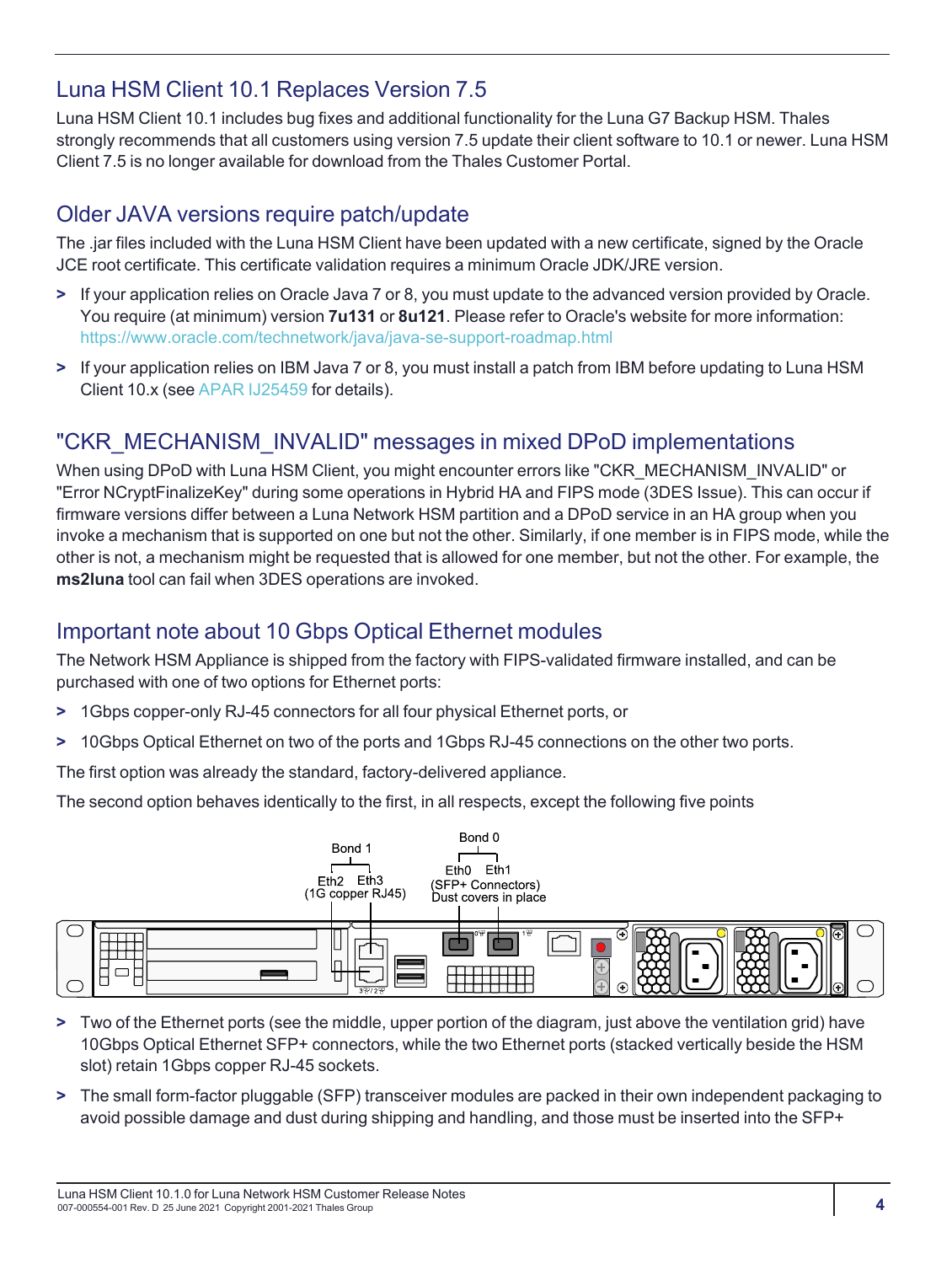connectors on the appliance during appliance installation. (See the Installation Guide in the main product documentation)

- **>** The logical Ethernet port assignments are different from the standard appliance, such that the 10Gbps optical ports are designated Eth0 and Eth1, while the 1Gbps copper ports are designated Eth2 and Eth3.
- **>** The output of the Luna Shell (lunash:>) command **network show -verbose** displays "FIBRE" and the 10000baseT/Full option, when the appliance has optical Ethernet ports.
- **>** Port bonding is allowed only between Ethernet ports of the same type and speed.

**CAUTION!** To use 10 Gbps optical Ethernet, update Luna Network HSM appliance software to version 7.4 or higher. Do not attempt to update a 10G-ready appliance to version 7.3.x.

### <span id="page-4-0"></span>Support for 32-bit OS Platforms is Ending

As of this release, 32-bit libraries are no longer provided. If you have a 32-bit application or integration, remain with a previous client release (such as 7.2, 7.3, 7.4, or 7.5), or migrate to 64-bit platform.

### <span id="page-4-1"></span>Resolved Issues LKX-2832/LUNA-956: CKA\_EXTRACTABLE Default Setting

Formerly, the CKA\_EXTRACTABLE attribute on new, unwrapped, and derived keys was incorrectly set to TRUE by default. This was resolved in Luna HSM firmware 7.0.2 and higher. In firmware 7.0.2 and higher, the CKA\_ EXTRACTABLE attribute on new, unwrapped, and derived keys is set to FALSE by default.

**NOTE** If you have existing code or applications that expect keys to be extractable by default, you must modify them to explicitly set the CKA\_EXTRACTABLE attribute value to TRUE.

### <span id="page-4-2"></span>Resolved Issue LUNA-7533: Java DERIVE and EXTRACT flag settings for keys injected into the HSM

Formerly, the DERIVE and EXTRACT flags were forced to "true" in the JNI, which overrode any values passed by applications via Java. This is resolved in Luna release 7.3 and higher.

As of release 7.3:

- **>** The default values for the DERIVE and EXTRACT flags are set to "false" (were set to "true" in previous releases.
- **>** JNI accepts and preserves values set by applications via the following Java calls:

```
LunaSlotManager.getInstance().setSecretKeysDerivable( true );
LunaSlotManager.getInstance().setPrivateKeysDerivable( true );
LunaSlotManager.getInstance().setSecretKeysExtractable( true );
LunaSlotManager.getInstance().setPrivateKeysExtractable( true );
```
**NOTE** If you have existing code that relies on the DERIVE and EXTRACT flags being automatically defined by the JNI for new keys, you will need to modify your application code to set the flag values correctly.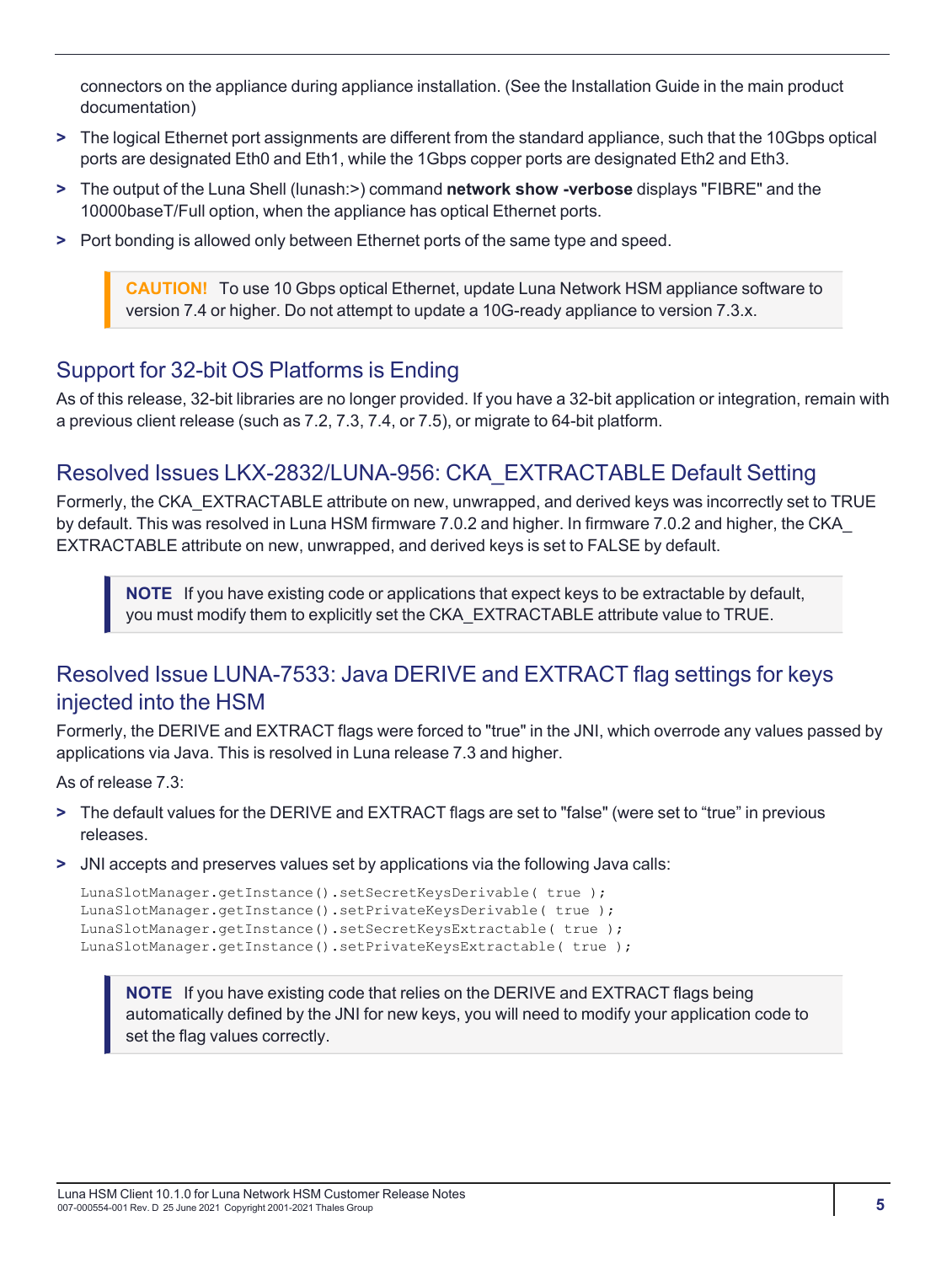### <span id="page-5-0"></span>PED Upgrade Required for Currently-Owned PEDs

If you have older PEDs that you intend to use with Luna HSM 7.0 or later, you must upgrade to firmware 2.7.1 (or newer). The upgrade and accompanying documentation (**007-012337-003\_PED\_upgrade\_2-7-1-5.pdf**) are available from the Thales Support Portal.

### <span id="page-5-1"></span>New USB-powered PED

Gemalto is pleased to announce the availability of Luna HSM PIN Entry Device (PED) v2.8. The v2.8 PED contains new hardware that enables the PED to be USB-powered; there is no longer a requirement for an external DC power Adapter. PED v2.8 is functionally equivalent to your existing (pre-generation) PEDs and is compatible with HSM versions, 5.x, 6.x, and 7.x.

PED v2.8 ships with firmware 2.8.0. Note that you cannot upgrade existing PEDs to the 2.8.0 version; existing PEDs continue to need a separate DC power adapter for remote PED and upgrade use. The model number on the manufacturer's label identifies the refreshed PED: PED-06-0001.

#### **To use the new USB-powered PED**

- **1.** Ensure the Luna HSM Client software is installed on the Windows computer that will provide PED authentication for your Luna Network HSM. Installing the Remote PED component of the Luna HSM Client installs the required driver.
- **2.** Connect the PED to the computer where you installed the Remote PED component of the Luna HSM Client using the USB micro connector on the PED and a USB socket on your computer.
- **3.** After you connect the PED to the host computer, it will take 30 to 60 seconds for initial boot-up, during which time a series of messages are displayed, as listed below:

**BOOT V.1.1.0-1 CORE V.3.0.0-1 Loading PED... Entering...**

- **4.** After the boot process is complete, the PED displays **Local PED mode** and the **Awaiting command...** prompt. Your new PED is now ready for use.
- **5.** To enter Remote PED mode, if needed, exit Local PED mode with the "**<**" key, and from the **Select Mode** menu, select option **7 Remote PED**.

### <span id="page-5-2"></span>STC over IPv6 is Unavailable

<span id="page-5-3"></span>STC client-partition links are not available over an IPv6 network.

### Remote Backup Over IPv6 is Unavailable

Network connections from the Luna HSM Client to a Remote Backup Server must use IPv4.

**NOTE** Network connections from the client to the HSMs you want to backup using RBS can use IPv6. Only the connection from the client to the RBS server requires IPv4.

### <span id="page-5-4"></span>HSM Logs Sent to Messages Log

The **hsm.log** file has been removed from Luna 7. The HSM logs are now sent to the **messages** log.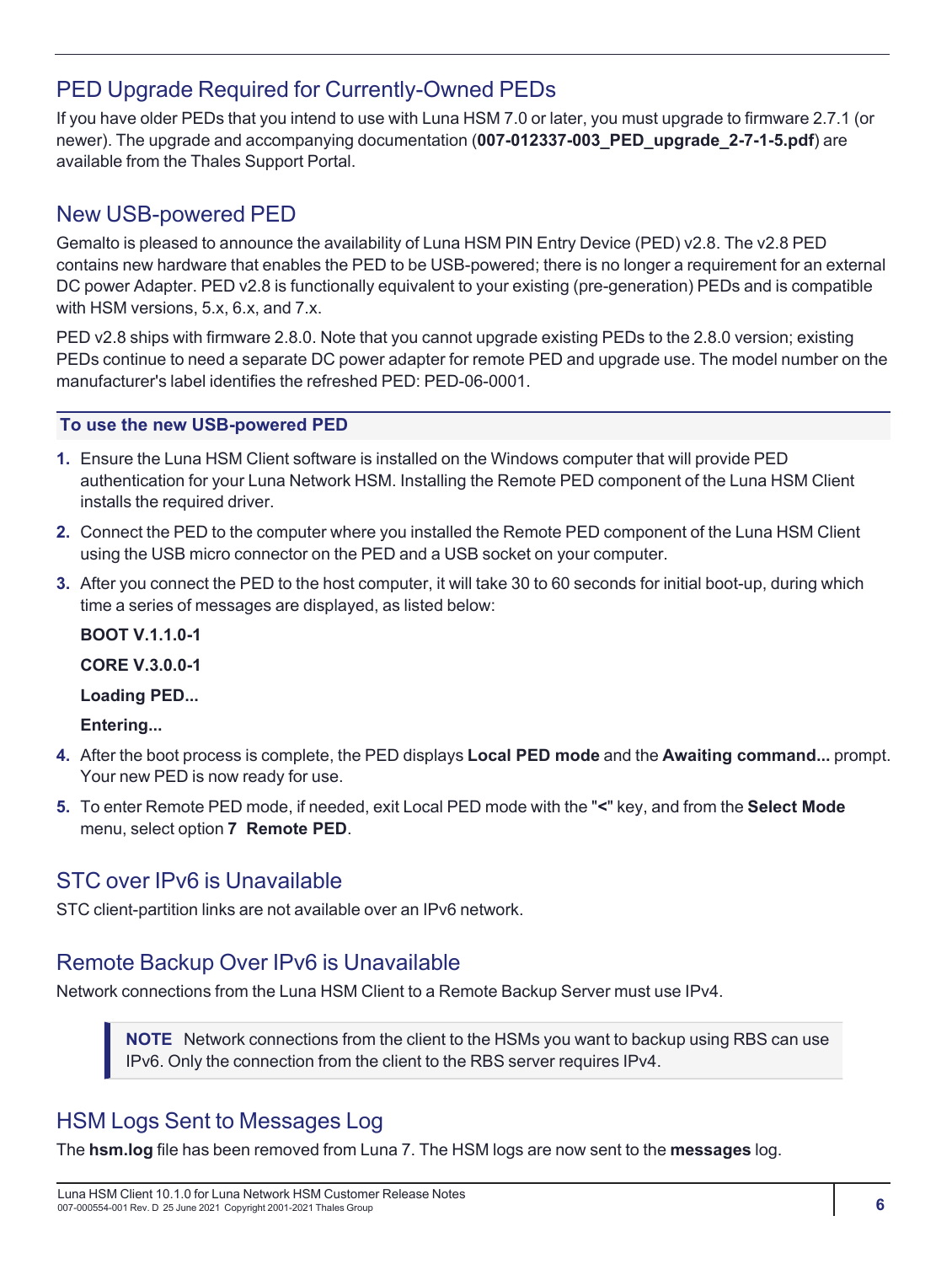**NOTE** Although it is ignored, the **hsm** option appears in the syntax for some **syslog** commands (such as **syslog tail -logfiles**).

# <span id="page-6-0"></span>Supported Operating Systems

<span id="page-6-1"></span>This section lists the supported software, hardware, and optional upgrades for the HSM.

### Luna HSM Client

Luna HSM Client 7.2 and newer can be used with HSMs running Luna 6.2.1 or higher, or any Luna 7 version, without conflict. Luna HSM Client 7.2 and newer versions can coexist in large deployments. You can schedule client roll-outs at your convenience, without need to match versions across your organization. Future HSM features that do not have client-version dependencies will function without issue.

You can install the Luna HSM Client 10.1.0 on the following 64-bit operating systems:

| <b>Operating System</b>                                                                  | <b>Version</b>                    |
|------------------------------------------------------------------------------------------|-----------------------------------|
| <b>Windows</b>                                                                           | 10 (Secure Boot Mode supported)   |
| <b>Windows Server</b>                                                                    | 2019 (Secure Boot Mode supported) |
|                                                                                          | 2016 (Secure Boot Mode supported) |
|                                                                                          | 2012 R <sub>2</sub>               |
| Red Hat Enterprise Linux (including variants like CentOS and Oracle<br>Enterprise Linux) | 7                                 |
|                                                                                          | 6 (HSMoD not supported)           |
| AIX *                                                                                    | 7.1 (HSMoD not supported)         |
| Solaris (SPARC/x86)*                                                                     | 11 (HSMoD not supported)          |
| SuSe Linux                                                                               | 12.4 (minimal client only)        |
|                                                                                          | 11.4 (minimal client only)        |
| Ubuntu <sup>**</sup>                                                                     | 14.04 (HSMoD not supported)       |

**\*** Although the AIX and Solaris installers display the options, Luna PCIe and USB HSMs are not supported in this release. Select only **SafeNet Luna Network HSM** during installation.

**\*\*** The Linux installer for Luna HSM Client software is compiled as .rpm packages. To install on a Debian-based distribution, such as Ubuntu, **alien** is used to convert the packages. We used **build-essential**:

#### **apt-get install build-essential alien**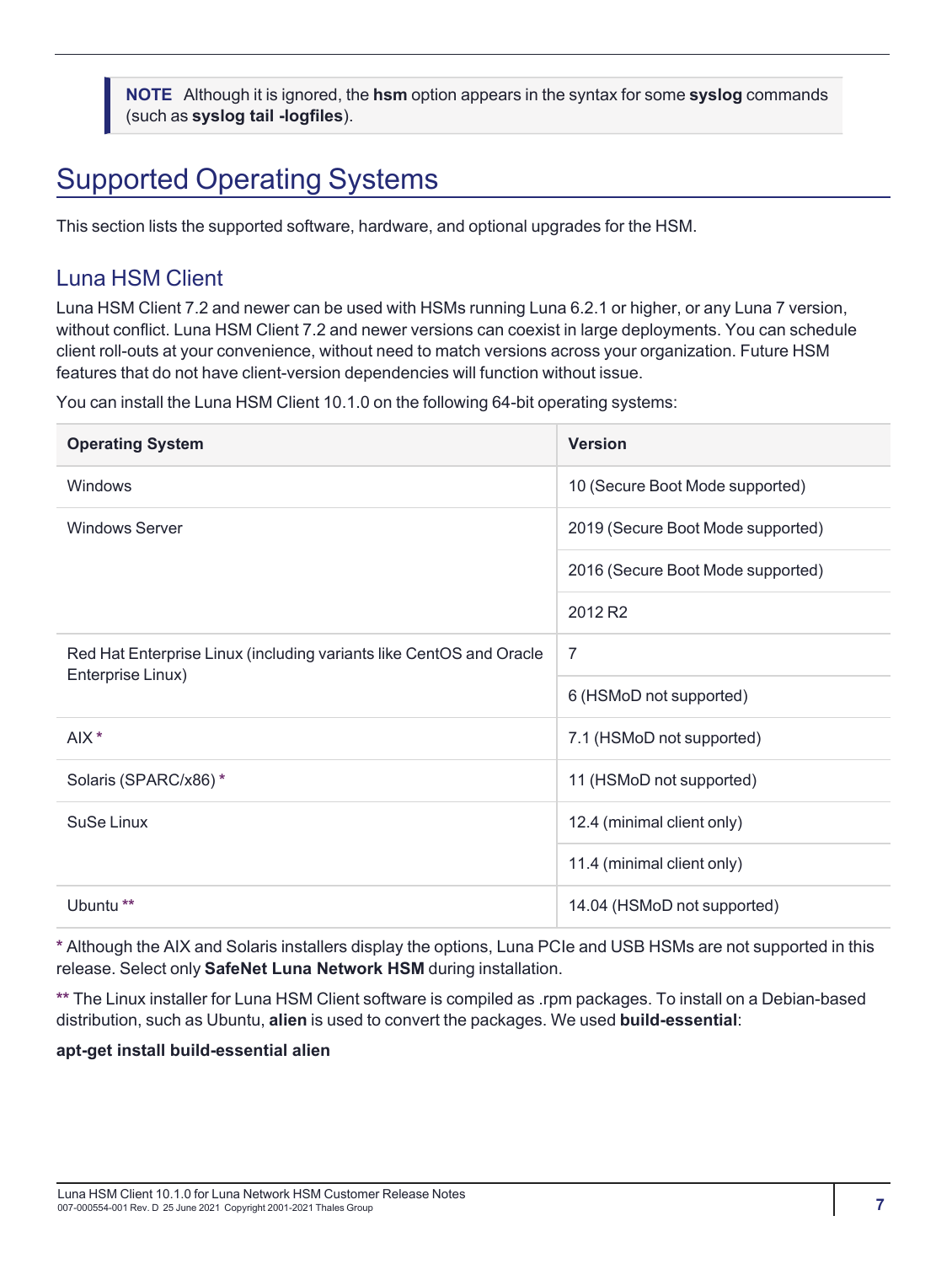If you are using a Docker container or another such microservice to install the Luna Minimal Client on Ubuntu, and your initial client installation was on another supported Linux distribution as listed above, you do not require **alien**. Refer to the product documentation for instructions. You might need to account for your particular system and any pre-existing dependencies for your other applications.

### <span id="page-7-0"></span>Remote PEDserver

The PEDserver software is included with the Luna HSM Client software. You must install the Luna HSM Client, with the PEDserver option, on each workstation used to host a remote PED. The PEDserver software is supported on Windows and Linux (see "Supported Operating [Systems" on](#page-6-0) the previous page).

## <span id="page-7-1"></span>Supported Cryptographic APIs

Applications can perform cryptographic operations using the following APIs:

- **>** PKCS#11 2.20
- **>** JCA within Oracle Java 7\*/8\*/9/10/11

\*Luna HSM Client 10.1 requires the advanced version of Oracle Java 7/8.

- **>** JCA within OpenJDK 7/8/9/10/11
- **>** OpenSSL
- **>** Microsoft CAPI
- <span id="page-7-2"></span>**>** Microsoft CNG

# Update Considerations

Detailed procedures for installing the software and firmware updates can be found in the product documentation. Before you install any updates, consider the following guidelines:

- **>** Back up all important cryptographic material. Refer to the product documentation for backup procedures.
- **>** Stop all client applications running cryptographic operations on the HSM.
- **>** If you are using STC on the HSM Admin channel, disable it by running lunash:> **hsm stc [disable](../../../../../../Content/lunash/commands/hsm/hsm_stc_disable.htm)** before you update the HSM firmware.
- **>** Use an uninterruptible power supply (UPS) to power your HSM. There is a small chance that a power failure during an update could leave your HSM in an unrecoverable condition.

### <span id="page-7-3"></span>Valid Update Paths

The following table provides tested paths for updating to the current software/firmware versions.

| Component                           | <b>Directly from version</b> | <b>To version</b> |
|-------------------------------------|------------------------------|-------------------|
| Luna HSM Client software            | Any                          | 10.1              |
| Luna Network HSM appliance software | 7.0, 7.1                     | 7.2               |
|                                     | 7.2, 7.3                     | 7.4               |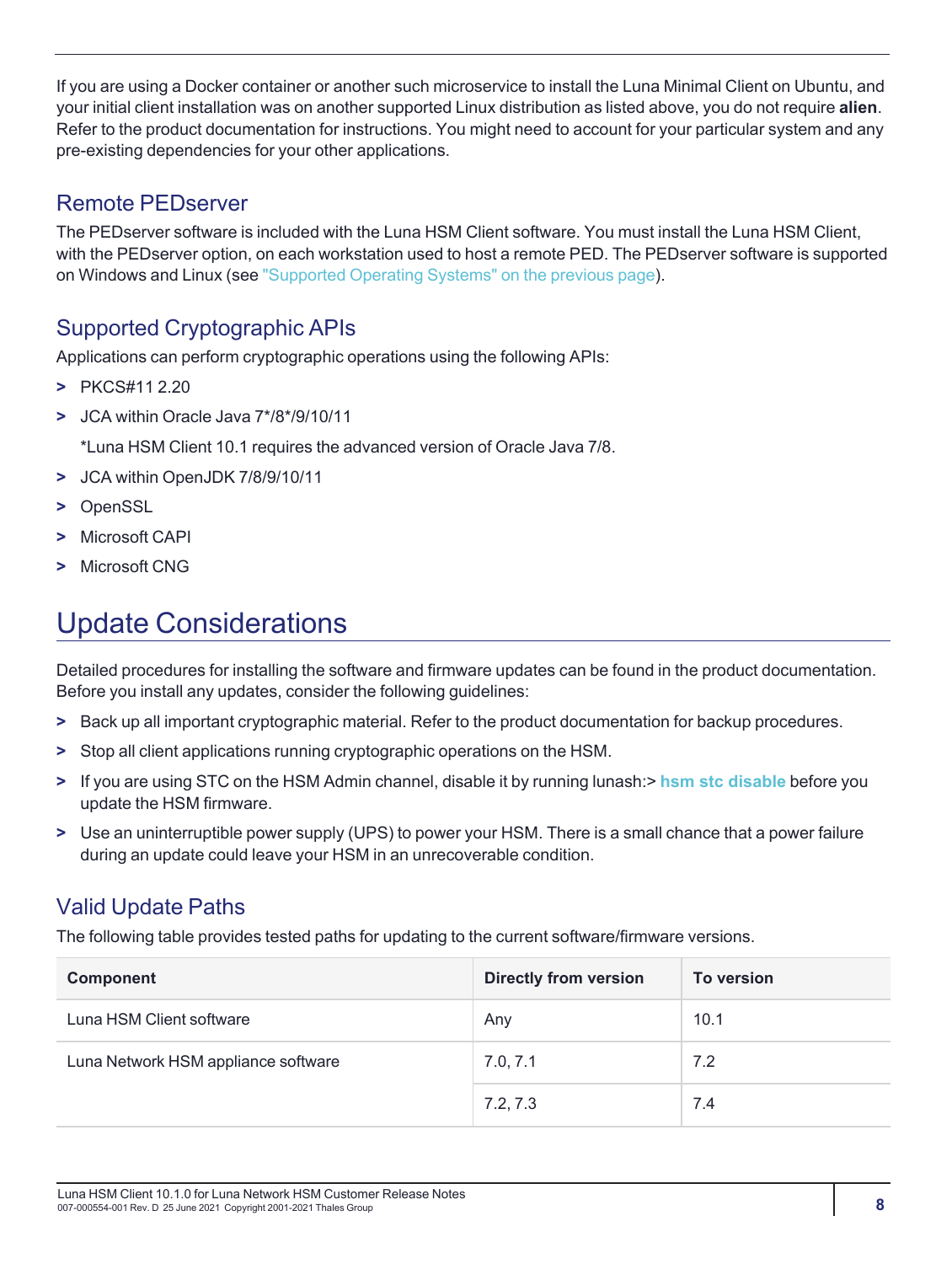| <b>Component</b>              | <b>Directly from version</b> | <b>To version</b>   |
|-------------------------------|------------------------------|---------------------|
| Luna HSM firmware             | 7.0.1, 7.0.2                 | 7.0.3, 7.1.0, 7.2.0 |
|                               | 7.0.3, 7.1.0, 7.2.0, 7.3.0   | $7.3.3^*$ , $7.4.0$ |
| Luna Backup HSM (G5) firmware | 6.10.9, 6.24.7, 6.26.0       | $6.27.0**$          |
| Luna Backup HSM (G7) firmware | 7.3.2                        | N/A                 |
| Luna PED firmware             | 2.7.1                        | N/A                 |
|                               | 2.8.0                        | N/A                 |

**\*** See "Special [Considerations](#page-8-1) for Updating to Luna Firmware 7.3.3" below to see if any caveat applies to your HSM.

**\*\*** Note that firmware 6.24.7 is the latest FIPS-validated version for the Luna Backup HSM (G5). FIPS validation might not be strictly necessary for a Backup HSM because it does not perform cryptographic operations with contained objects, but some audit checklists might not make that distinction.

### <span id="page-8-0"></span>FIPS-Validated Firmware Versions

The following firmware versions are all FIPS-140-2 Level 3 certified per certificate #3205:

<https://csrc.nist.gov/projects/cryptographic-module-validation-program/Certificate/3205>

- **>** Luna firmware v. 7.3.3 (recommended, see "Special [Considerations](#page-8-1) for Updating to Luna Firmware [7.3.3" below](#page-8-1))
- **>** Luna firmware v. 7.0.3 (factory-shipped version)
- <span id="page-8-1"></span>**>** Luna firmware v. 7.0.2 (see F5 note, below)

### Special Considerations for Updating to Luna Firmware 7.3.3

Firmware 7.3.3 update incorporates the features and fixes supported by firmware versions 7.1.0, 7.2.0 and 7.3.0, and is now the preferred FIPS-validated Luna Network HSM firmware version. Refer to the following table for special update procedures.

The firmware version shipped from the factory remains 7.0.3. Version 7.3.3 is a field-installable update.

| From f/w version              | To f/w<br>version | <b>Procedure</b>                                                      |
|-------------------------------|-------------------|-----------------------------------------------------------------------|
| <i>PASSWORD-AUTHENTICATED</i> |                   |                                                                       |
| 7.0.3, 7.1.0, 7.2.0, 7.3.0    | 7.3.3             | Normal firmware update procedure (refer to main HSM<br>documentation) |
| PED-AUTHENTICATED             |                   |                                                                       |
| 7.0.3                         | 7.3.3             | Normal firmware update procedure (refer to main HSM<br>documentation) |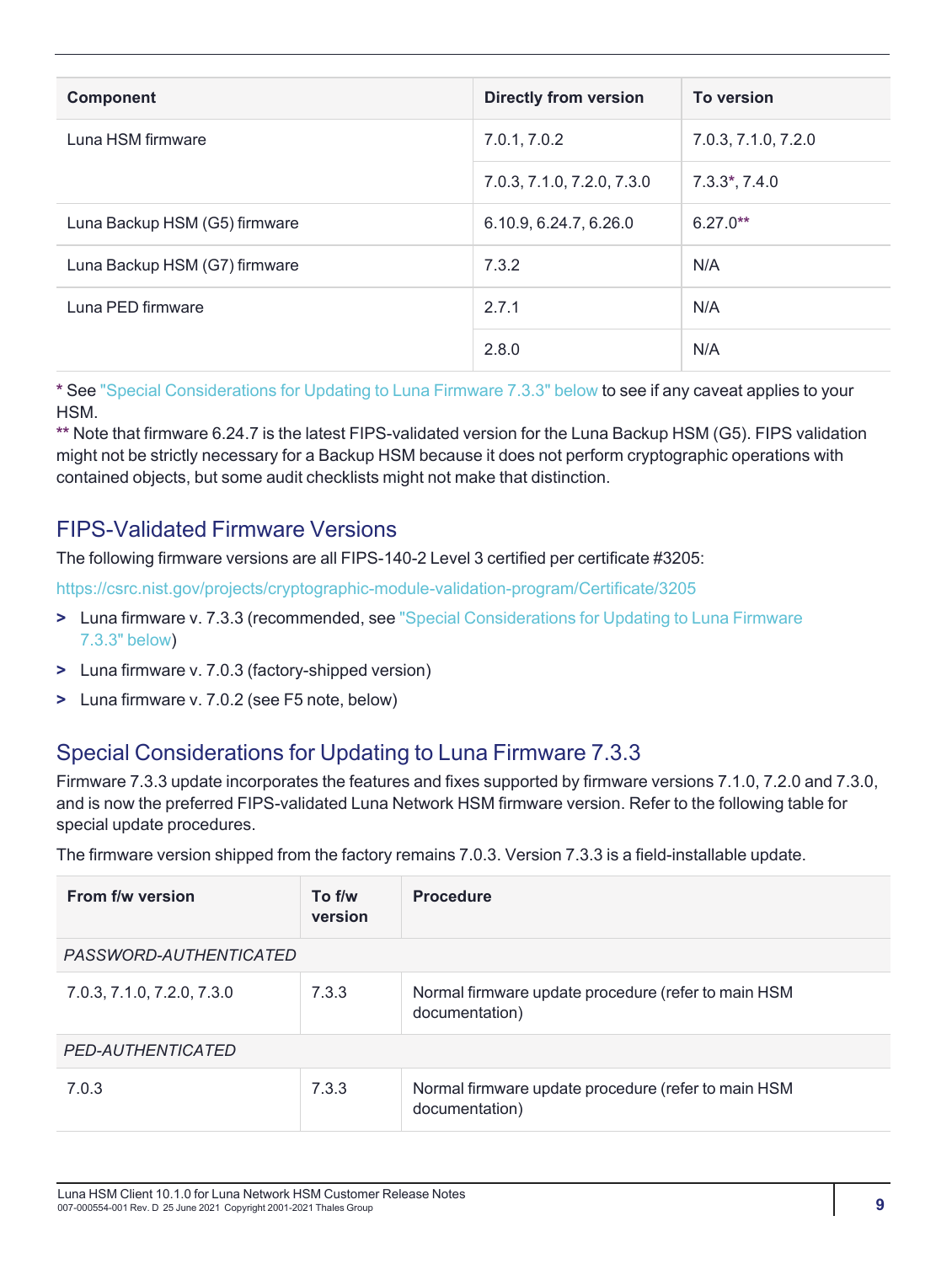| From f/w version                                                                                                       | To f/w<br>version | <b>Procedure</b>                                                                                                                                                                                                                                                   |
|------------------------------------------------------------------------------------------------------------------------|-------------------|--------------------------------------------------------------------------------------------------------------------------------------------------------------------------------------------------------------------------------------------------------------------|
| Partition created in HSM at one<br>of f/w versions 7.1.0, 7.2.0, or<br>7.3.0 with Partition Policy 15 set<br>to $ON^*$ | 7.3.3             | Normal firmware update procedure (refer to main HSM<br>documentation) - EXCEPT you must reset the challenge secret<br>after the f/w update, so that partition objects become accessible<br>again                                                                   |
| Partition created in HSM at one<br>of f/w versions 7.1.0, 7.2.0, or<br>7.3.0 with Partition Policy 15 set<br>to OFF*   | 7.3.3             | 1. Before updating firmware, back up your partition contents.<br>2. Update your HSM to firmware version 7.3.3.<br>3. Your existing partition is no longer accessible -- re-initialize the<br>existing partition.<br>4. Restore your partition objects from backup. |
| Network appliance with<br>appliance software 7.4.0 and<br>HSM at $f/w$ 7.4.0                                           | 7.3.3             | Must first roll back f/w to one of 7.0.3, 7.1.0, 7.2.0, 7.3.0 before<br>updating to f/w 7.3.3                                                                                                                                                                      |

<span id="page-9-0"></span>**\*** By default, Partition Policy 15 is OFF. Turning Policy 15 ON is destructive.

### Recommended Minimum Versions

Generally, Thales recommends that you always keep your HSM firmware, appliance software, and client software up to date, to benefit from the latest features and bug fixes. If regular updates are not possible or convenient, the following table lists the recommended minimum firmware and software versions for use with Luna 7 HSMs. If you are running an earlier version, Thales advises upgrading to the version(s) below (or later) to ensure that you have critical bug fixes and security updates.

|                                                                                           | Luna HSM Client | Appliance Software | Luna HSM Firmware |
|-------------------------------------------------------------------------------------------|-----------------|--------------------|-------------------|
| Luna Network HSM 7<br>Minimum Recommended                                                 | 7.2             | 7.2                | 7.2.0             |
| Configuration                                                                             |                 |                    | 7.0.3             |
| Luna Network HSM 6<br>Minimum Recommended<br>Configuration for migration<br>to Luna HSM 7 | 7.2             | 6.3                | 6.10.9            |

**NOTE** Customers who wish to use Luna 7 HSMs with F5 Network BIG-IP 13.1 appliances should follow F5 guidelines for supported Luna HSM Client and HSM versions [\(https://support.f5.com/kb/en-us/products/big-ip\\_ltm/manuals/product/f5-safenet-hsm-version](https://support.f5.com/kb/en-us/products/big-ip_ltm/manuals/product/f5-safenet-hsm-version-interoperability-matrix.html)[interoperability-matrix.html\)](https://support.f5.com/kb/en-us/products/big-ip_ltm/manuals/product/f5-safenet-hsm-version-interoperability-matrix.html). At the time of this release, F5's supported versions for Luna 7 are Luna HSM Client 7.1 with appliance software 7.1 and firmware 7.0.2.

# <span id="page-9-1"></span>Known Issues

This section lists the issues known to exist in the product at the time of release. Workarounds are provided where available. The following table defines the severity level assigned to each listed issue.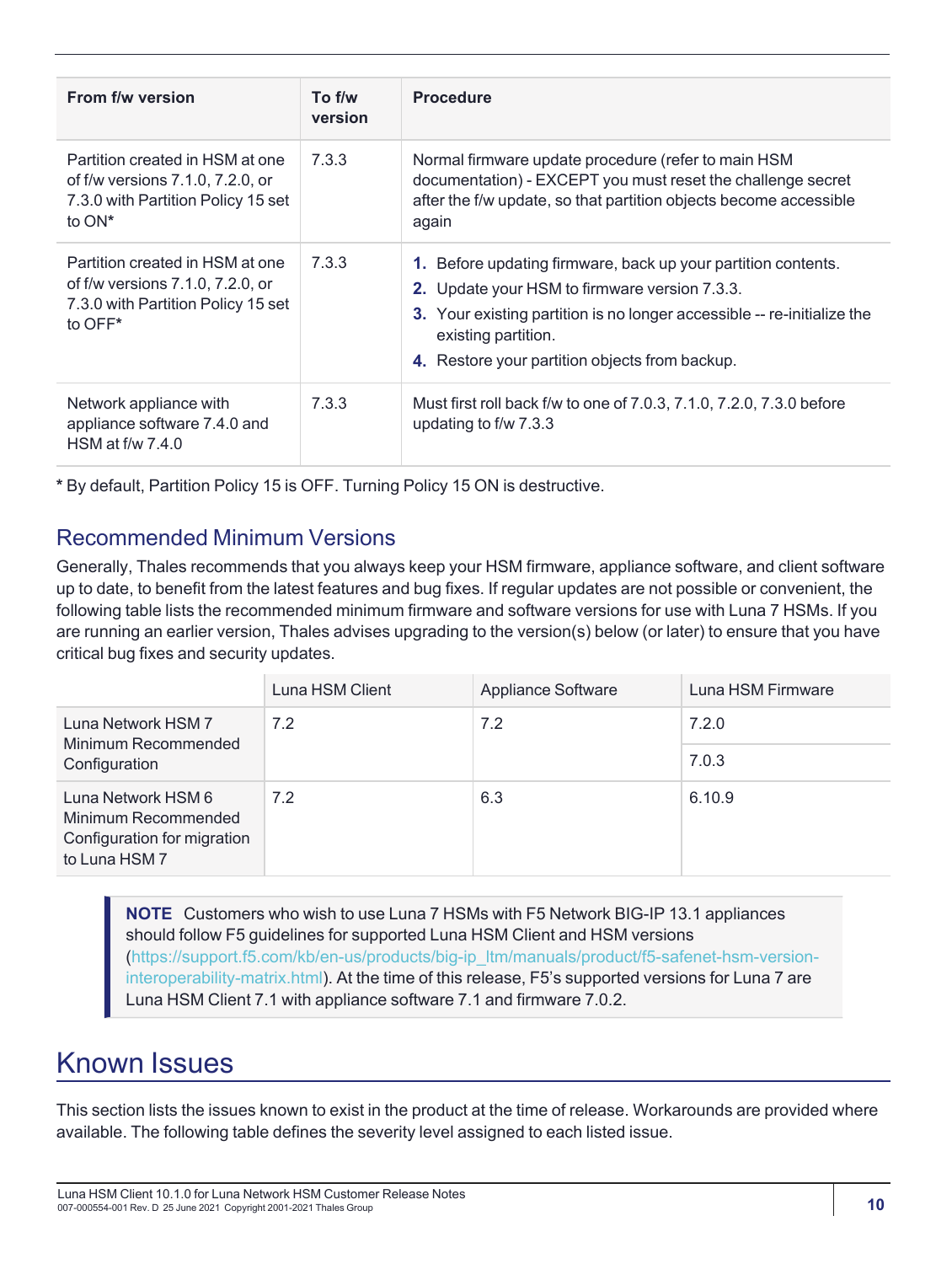| Table 1: Issue severity definitions |                       |                               |
|-------------------------------------|-----------------------|-------------------------------|
| <b>Severity</b>                     | <b>Classification</b> | <b>Definition</b>             |
| Н                                   | High                  | Reasonable workaround exists. |
| M                                   | Medium                | Medium severity problems.     |
|                                     | Low                   | Low severity problems.        |

#### **Table 2: List of known issues from Luna HSM Client release 10.1**

| <b>Issue</b>      | <b>Severity</b> | <b>Synopsis</b>                                                                                                                                                                                                                                                                                                                                                                                                                                               |
|-------------------|-----------------|---------------------------------------------------------------------------------------------------------------------------------------------------------------------------------------------------------------------------------------------------------------------------------------------------------------------------------------------------------------------------------------------------------------------------------------------------------------|
| LUNA-11616        | M               | Problem: If the client fails to resolve the DPoD service's DNS hostname, other client<br>slots fail to load in LunaCM.<br>Workaround: Ensure that your DNS network is stable before deploying HSMoD in<br>an HA group. Ideally, configure multiple DNS nameservers for failover.                                                                                                                                                                              |
| <b>LUNA-11447</b> | M               | Problem: If an application running against an HA group fails over to the HSMoD<br>member and the DNS hostname does not resolve, a segmentation fault can occur.<br>Workaround: Ensure that your DNS network is stable before deploying HSMoD in<br>an HA group. Ideally, configure multiple DNS nameservers for failover.                                                                                                                                     |
| LUNA-11363        | M               | Problem: When using an HA group made up of Luna STC partitions and an HSMoD<br>service and restarting the STC service, login to another STC partition in the same<br>session can fail with an error (CKR_STC_NO_CHANNEL).<br><b>Workaround: Restart LunaCM.</b>                                                                                                                                                                                               |
| <b>LUNA-11117</b> | M               | Problem: When using an HSM on Demand service with an Entrust integration on<br>Windows, the entsh session times out after 4 minutes (this does not occur on<br>Linux).<br>Workaround: Log in to the Entrust session again and rerun the command.                                                                                                                                                                                                              |
| <b>LUNA-11141</b> | M               | Problem: If you installed the Windows client downloaded from the DPoD portal,<br>LunaCM returns a missing DLL error (MSVCP140.dll).<br>Workaround: Use the Luna HSM Client 10.1 installer, which includes all<br>prerequisite files. Otherwise, refer to the DPoD documentation (Services > HSM on<br>Demand Services > HSMoD service supported client platforms) for<br>prerequisites to install manually.                                                   |
| SH-4571           | M               | Problem: If you exceed the recommended maximum number of objects cloned<br>to/from an HSMoD service in a single cloning operation, the operation sometimes<br>fails with an unhelpful error (CKR_DEVICE_ERROR). In the case of HA groups, this<br>could include key creation operations, since objects are then cloned to the HSMoD<br>service.<br>Workaround: Expected behavior. Refer to the Luna HSM Client documentation for<br>the recommended maximums. |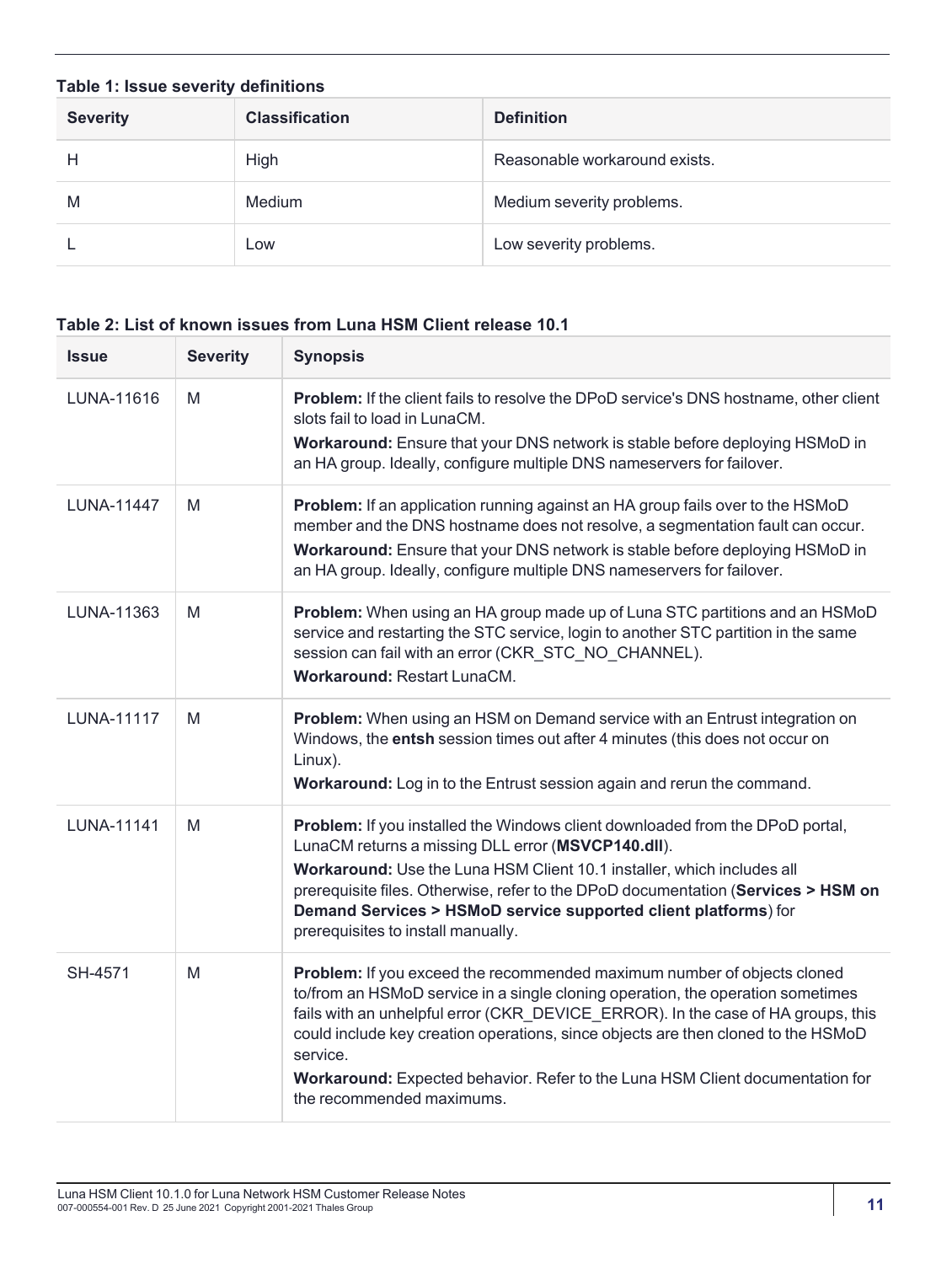| <b>Issue</b>          | <b>Severity</b> | <b>Synopsis</b>                                                                                                                                                                                                                                              |
|-----------------------|-----------------|--------------------------------------------------------------------------------------------------------------------------------------------------------------------------------------------------------------------------------------------------------------|
| LUNA-11017<br>SH-4282 | M               | <b>Problem:</b> When using an HA group made up of Luna partitions and an HSMoD<br>service in FIPS mode, if the Luna partition is unavailable, <b>ms2luna</b> fails to migrate<br>keys from the Microsoft CA to the HA slot.                                  |
|                       |                 | Workaround: Ensure that all HA group members are available before you run<br>ms2luna.                                                                                                                                                                        |
| SH-4194               | M               | <b>Problem:</b> If you perform <b>cmu getpkc</b> on an HSMoD service to confirm a public key,<br>the operation can sometimes fail.                                                                                                                           |
|                       |                 | Workaround: To confirm your key pair's origins and security in an HSM, run<br>CKDemo's Display Object (27) function. If the CKA NEVER EXTRACTABLE<br>attribute is present, this confirms that the private key was created in the HSM and<br>never extracted. |
| LUNA-10992            | M               | Problem: When using an HA group made up of Luna partitions and an HSMoD<br>service in FIPS mode, if the Luna partition is unavailable, 3DES keygen fails with<br>CKR MECHANISM INVALID error.                                                                |
|                       |                 | <b>Workaround:</b> Ensure that all HA group members are available before initiating<br>3DES keygen.                                                                                                                                                          |

#### **Table 3: List of known issues from prior releases**

| <b>Issue</b> | <b>Severity</b> | <b>Synopsis</b>                                                                                                                                                                                                                                                                                                           |
|--------------|-----------------|---------------------------------------------------------------------------------------------------------------------------------------------------------------------------------------------------------------------------------------------------------------------------------------------------------------------------|
| LKX-5545     | M               | <b>Problem:</b> When simultaneously running a combination of FM and non-FM<br>applications with the HSM, an error: Unable to communicate with HSM can<br>occasionally occur under very high operation loads.<br>Workaround: Restart the HSM to clear the error (lunash:>hsm restart).                                     |
| LKX-5353     | M               | Problem: When a Remote PED connection times out, lunacm:>role login fails with<br>a confusing error (CKR_FUNCTION_FAILED).<br>Workaround: Run lunacm:>ped disconnect before ped connect.                                                                                                                                  |
| LKX-5351     | M               | Problem: When partition policy 29: Perform RSA signing without<br>confirmation is set to 0 (OFF), all RSA sign operations fail with an error (CKR<br>DATE LEN RANGE).<br>Workaround: If you use RSA signing, do not turn off partition policy 29.                                                                         |
| LKX-5263     | M               | <b>Problem:</b> When audit logs fill up the HSM memory, HSM functions continue when<br>they should be halted until audit logging is properly configured. Affects FM log<br>entries only.<br><b>Workaround:</b> Configure audit logging on the HSM as described in documentation to<br>prevent HSM memory from filling up. |
| LKX-5259     | M               | Problem: FM Capability license can be applied on non-FM-ready hardware.<br>Workaround: Ensure your hardware is FM-ready before applying an FM license to<br>the HSM.                                                                                                                                                      |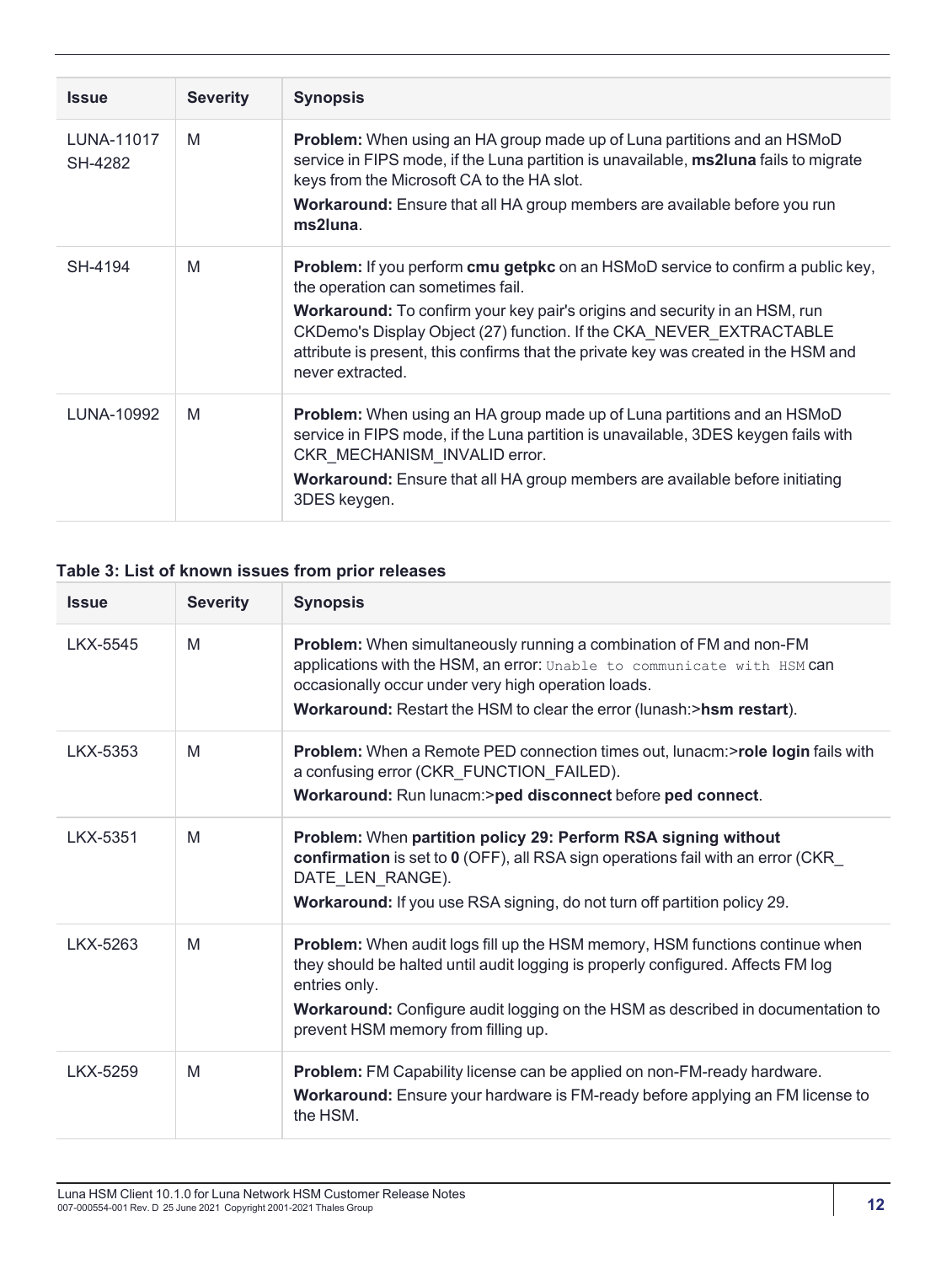| <b>Issue</b>                        | <b>Severity</b> | <b>Synopsis</b>                                                                                                                                                                                                                                                                                                                                                         |
|-------------------------------------|-----------------|-------------------------------------------------------------------------------------------------------------------------------------------------------------------------------------------------------------------------------------------------------------------------------------------------------------------------------------------------------------------------|
| <b>LKX-4868</b>                     | M               | Problem: On a 64-bit client operating system, running multitoken with different<br>BIP32 modes against an STC HA virtual slot causes multitoken to fail with an error<br>(CKR_TOKEN_NOT_PRESENT).<br>Workaround: Do not use BIP32 modes with STC HA groups; use NTLS instead.                                                                                           |
| <b>LKX-4852</b>                     | M               | Problem: Reset timestamp displayed when reporting metrics via LunaSH or REST<br>can vary, each time the commands are used, by approximately 6s.<br>Workaround: Reset the timers. This causes the value to be written to a file, so that<br>the reported reset time remains constant until the next reset.                                                               |
| LKX-4776                            | M               | Problem: When running a combination of high-traffic FM and standard Luna<br>applications, a rare SMFS failure can occur. Standard Luna processes are<br>unaffected.<br>Workaround: Erase the SMFS using lunash:>hsm fm recover -erase smfs, and<br>restart the FM application if necessary.                                                                             |
| LKX-4266                            | M               | Problem: LunaCM incorrectly allows the user to add FM-enabled partitions to the<br>same HA group as non-FM partitions.<br>Workaround: HA groups with a combination of FM and non-FM members are not<br>supported.                                                                                                                                                       |
| <b>LKX-2634</b>                     | M               | Problem: Cannot back up curve25519 key types to the Luna Backup HSM.<br>Workaround: Use cloning or HA to back up your curve25519 key types to another<br>Luna 7.x HSM.                                                                                                                                                                                                  |
| <b>LUNA-8789</b>                    | M               | Problem: Restricting SSH traffic to an IPv6-configured ethernet port with<br>lunash:>sysconf ssh device <eth#> still allows SSH connection via IPv4.<br/><b>Workaround: None.</b></eth#>                                                                                                                                                                                |
| <b>LUNA-8760</b>                    | M               | Problem: Registering an IPv6 NTLS client with REST API by POSTing to<br>/api/lunasa/ntls/clients fails with an HTTP 400 error.<br>Workaround: None. Register NTLS clients with LunaSH to avoid this issue.                                                                                                                                                              |
| <b>LUNA-8756</b><br><b>HAPP-267</b> | M               | Problem: An FM-ready Luna Network HSM with appliance software version 7.4.0<br>and HSM firmware 7.0.3 incorrectly displays "Non-FM" in the output from<br>lunash:>hsm show. LunaCM slot information for a partition on this HSM correctly<br>displays "FM Ready".<br>Workaround: Ignore the incorrect output. You must upgrade the HSM firmware to<br>7.4.0 to use FMs. |
| <b>LUNA-8739</b>                    | M               | Problem: When an ethernet bond is active, lunash:>sysconf config factoryreset<br>produces an incorrect error:<br>Error: bondl is still active.<br>Workaround: The bond is actually reset and this error can be safely ignored.                                                                                                                                          |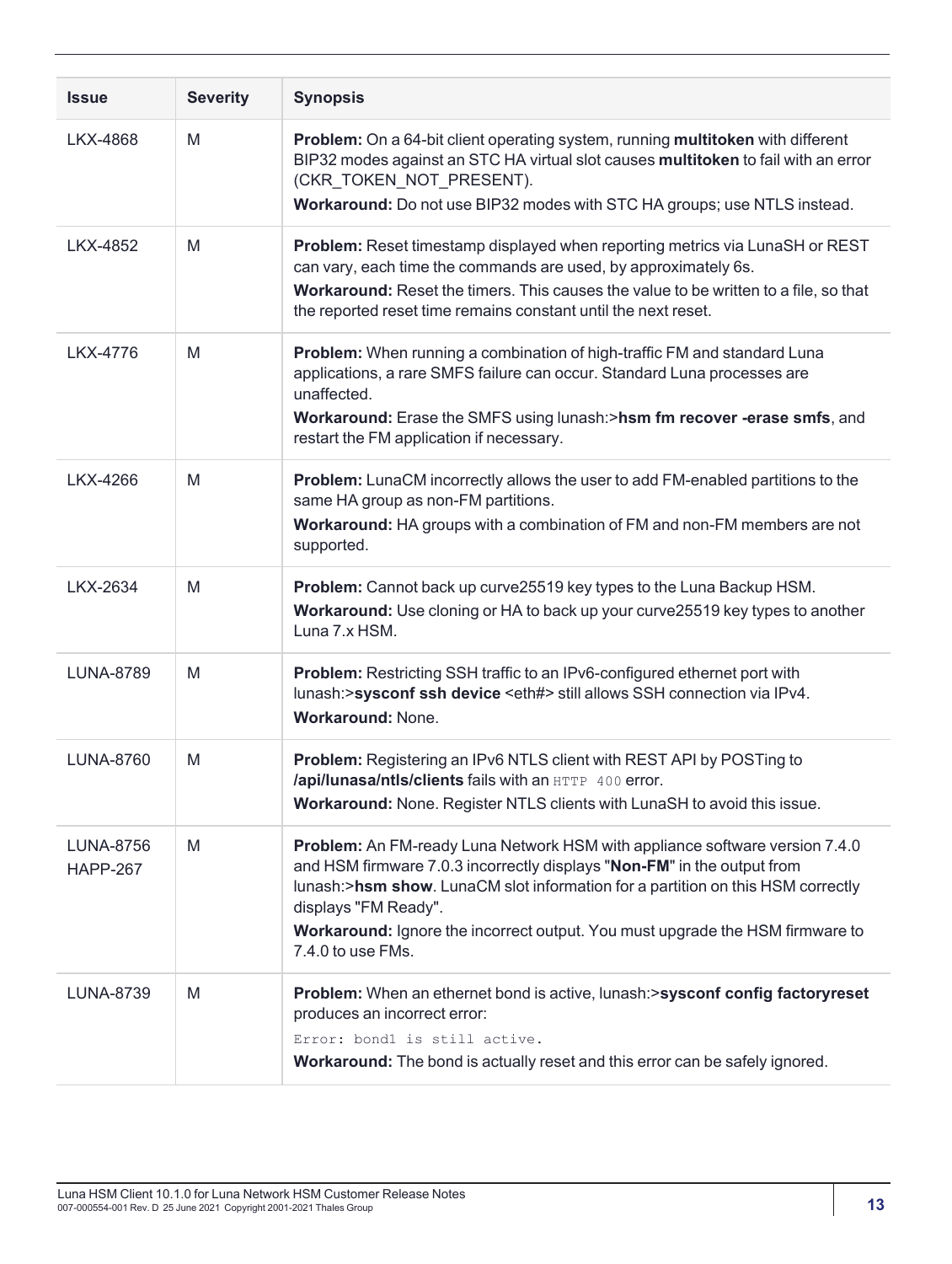| <b>Issue</b>                        | <b>Severity</b> | <b>Synopsis</b>                                                                                                                                                                                                                                                                                                                                                                                                                                                                                                                                                                                                                                                                                                                                                        |
|-------------------------------------|-----------------|------------------------------------------------------------------------------------------------------------------------------------------------------------------------------------------------------------------------------------------------------------------------------------------------------------------------------------------------------------------------------------------------------------------------------------------------------------------------------------------------------------------------------------------------------------------------------------------------------------------------------------------------------------------------------------------------------------------------------------------------------------------------|
| <b>LUNA-8695</b><br><b>LKX-5745</b> | M               | Problem: When a Remote PED connection times out, lunacm:>ped connect and<br>lunacm:>ped get indicate that there is an active PED connection, but operations<br>requiring PED authentication produce an error (CKR_CALLBACK_ERROR).<br>Workaround: Run lunacm:>ped disconnect before ped connect or ped get.                                                                                                                                                                                                                                                                                                                                                                                                                                                            |
| LUNA-8620                           | M               | Problem: NTLS failover on 10G optical ports (bond0) sometimes fails.<br><b>Workaround: None.</b><br>Troubleshooting: Luna Network HSM supports active-backup bonding mode only.<br>This mode does not require any specific configuration of the switch. If this problem<br>(Bond0 failover unsuccessful) is encountered, we recommend to:<br>1. Trace the packet in the network to ensure that the network interface in the Luna<br>Network HSM is discovered properly.<br>2. Ensure that ARP entry is not incorrectly cached in the network.<br>Such problem could be resolved through manual ping-out from the appliance<br>(lunash:> network ping). To execute such command, the operator must directly<br>connect to the Luna Network HSM through the serial port. |
| <b>LUNA-8619</b>                    | M               | Problem: During HSM initialization, if the PED operation to create the red domain<br>key fails or times out, subsequent attempts to re-initialize the HSM will not prompt<br>you to create the red domain key.<br>Workaround: Zeroize the HSM with lunash:>hsm zeroize before re-initializing.                                                                                                                                                                                                                                                                                                                                                                                                                                                                         |
| <b>LUNA-8566</b>                    | M               | <b>Problem:</b> If a tamper state exists on the HSM, the appliance re-image procedure<br>fails without providing a reason.<br>Workaround: Clear any tamper state before executing lunash:>sysconf reimage<br>start.                                                                                                                                                                                                                                                                                                                                                                                                                                                                                                                                                    |
| <b>LUNA-8548</b>                    | M               | Problem: When port bonding is configured on the appliance, SSH service is<br>sometimes lost after an appliance reboot. This issue occurs more often if the<br>appliance is directly connected to a managed switch.<br>Workaround: Log in to LunaSH using a serial connection. Ping any IP using<br>lunash:>network ping <lp> to restore SSH service.</lp>                                                                                                                                                                                                                                                                                                                                                                                                              |
| <b>LUNA-8512</b>                    | M               | <b>Problem:</b> When a client is connected to multiple FM-enabled HSMs, and one HSM<br>goes down for maintenance, is rebooted, or is busy with a long FM process, new FM<br>processes on other HSMs experience a performance slowdown. Existing processes<br>are unaffected.<br>Workaround: None. The slowdown only lasts as long as the HSM is down,<br>rebooting, or busy.                                                                                                                                                                                                                                                                                                                                                                                           |
| <b>LUNA-8348</b>                    | M               | Problem: When adding a DNS server using REST API, configured port bonds are<br>broken. If there is no other ethernet interface configured, you must use a serial<br>connection to reconfigure the port bond.<br>Workaround: None. Use LunaSH to configure the DNS servers.                                                                                                                                                                                                                                                                                                                                                                                                                                                                                             |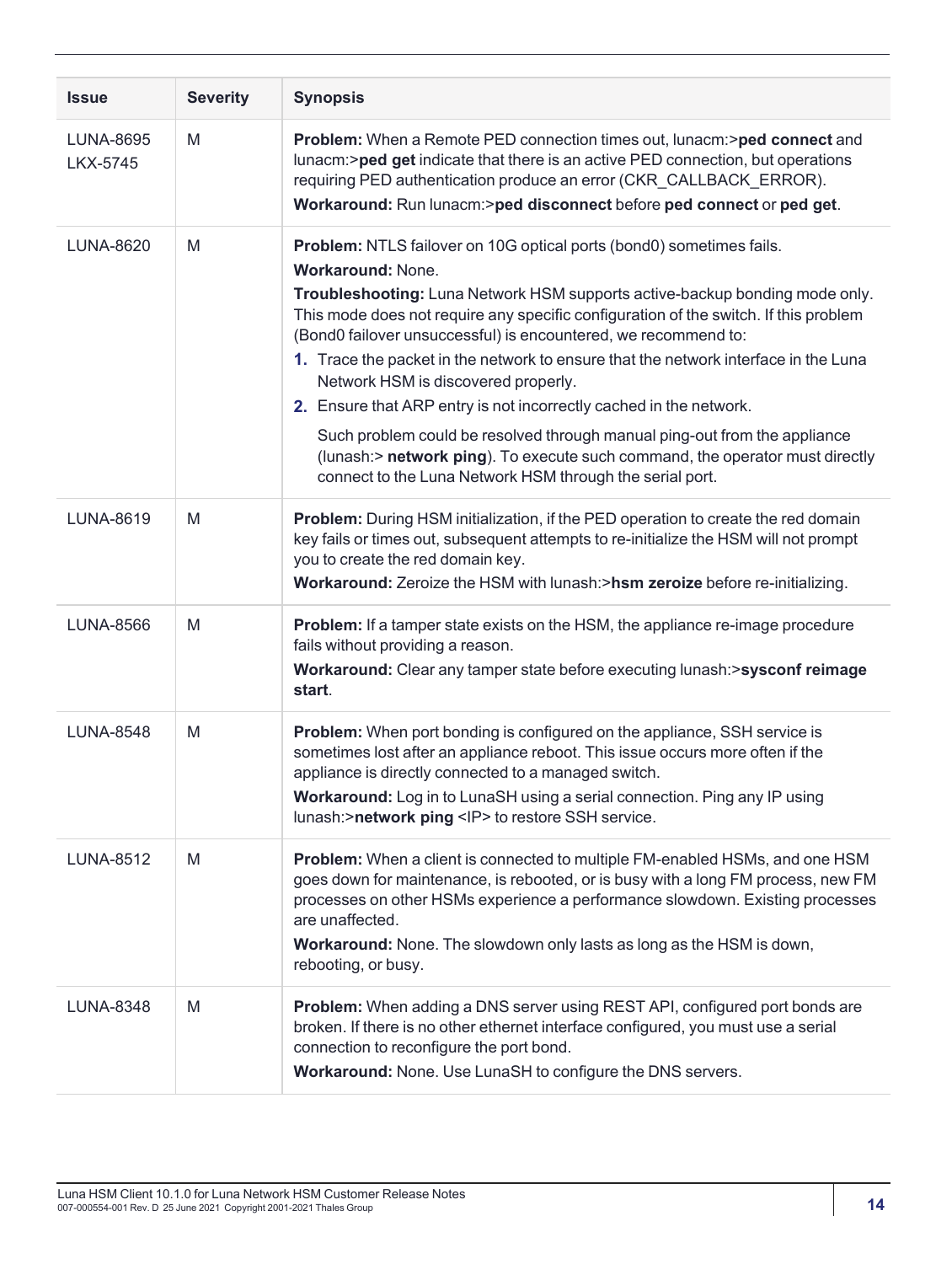| <b>Issue</b>     | <b>Severity</b> | <b>Synopsis</b>                                                                                                                                                                                                                                                                                                                                                                |
|------------------|-----------------|--------------------------------------------------------------------------------------------------------------------------------------------------------------------------------------------------------------------------------------------------------------------------------------------------------------------------------------------------------------------------------|
| <b>LUNA-7438</b> | M               | Problem: When using CKdemo to perform a multipart sign/verify operation with a<br>key that has exceeded its specified usage count, an expected error is returned<br>(CKR_KEY_NOT_ACTIVE). The next sign/verify operation with an active key fails<br>with an unexpected error (CKR_OPERATION_ACTIVE).<br>Workaround: Restart CKdemo and attempt the operation again.           |
| <b>LUNA-7436</b> | M               | Problem: Encrypt operations using DES3_CBC_PAD and specifying a NULL buffer<br>fail (CKR_BUFFER_TOO_SMALL).<br>Workaround: Manually specify a buffer size for these operations.                                                                                                                                                                                                |
| <b>LUNA-7418</b> | M               | Problem: When logged in to LunaSH as a custom user, resetting the appliance<br>users to factory condition (lunash:>sysconf config factoryreset -service users)<br>does not delete the currently logged-in user.<br>Workaround: Log in to LunaSH as admin to reset the appliance user configuration.                                                                            |
| <b>LUNA-4134</b> | M               | Problem: When the Luna Network HSM is configured for IPv6 connections, a<br>missing file error is displayed in the output from lunash:>network show<br>(/usr/lunasa/lush/Lroot/Cnetwork/network utility common: line 63:<br>/usr/lunasa/bin/getIPv6Prefix: No such file or directory).<br>Workaround: This error can be safely ignored.                                        |
| LUNA-4133        | M               | Problem: NTLS connection fails when the appliance has the default hostname<br>local host.<br>Workaround: Assign a unique hostname to the appliance (lunash:>network<br>hostname <hostname>).</hostname>                                                                                                                                                                        |
| <b>LUNA-3554</b> | M               | Problem: The appliance remains disconnected from the network, even though the<br>appliance itself is back online and fully functional.<br>Workaround: Reboot the appliance.                                                                                                                                                                                                    |
| LUNA-3423        | M               | Problem: A failed C_WrapKey call on an STC partition configured for Cloning<br>returns the error CKR_BUFFER_TOO_SMALL, while the same failure on an NTLS<br>Cloning partition returns the error CKR_KEY_NOT_WRAPPABLE.<br>Workaround: If you are checking logs for one of these exact errors, ensure that you<br>search for the error associated with your connection type.    |
| <b>LUNA-3422</b> | M               | Problem: A failed C_WrapKey call on an STC partition configured for Key Export<br>returns the error CKR_BUFFER_TOO_SMALL, while the same failure on an NTLS<br>Cloning partition returns the error CKR_MECHANISM_INVALID.<br>Workaround: If you are checking logs for one of these exact errors, ensure that you<br>search for the error associated with your connection type. |
| LUNA-3421        | M               | Problem: A C_CloseAllSessions call on an STC partition configured for Key Export<br>returns CKR_UNKNOWN, while the same call on an NTLS Key Export partition<br>returns CKR_OK.<br><b>Workaround: None.</b>                                                                                                                                                                    |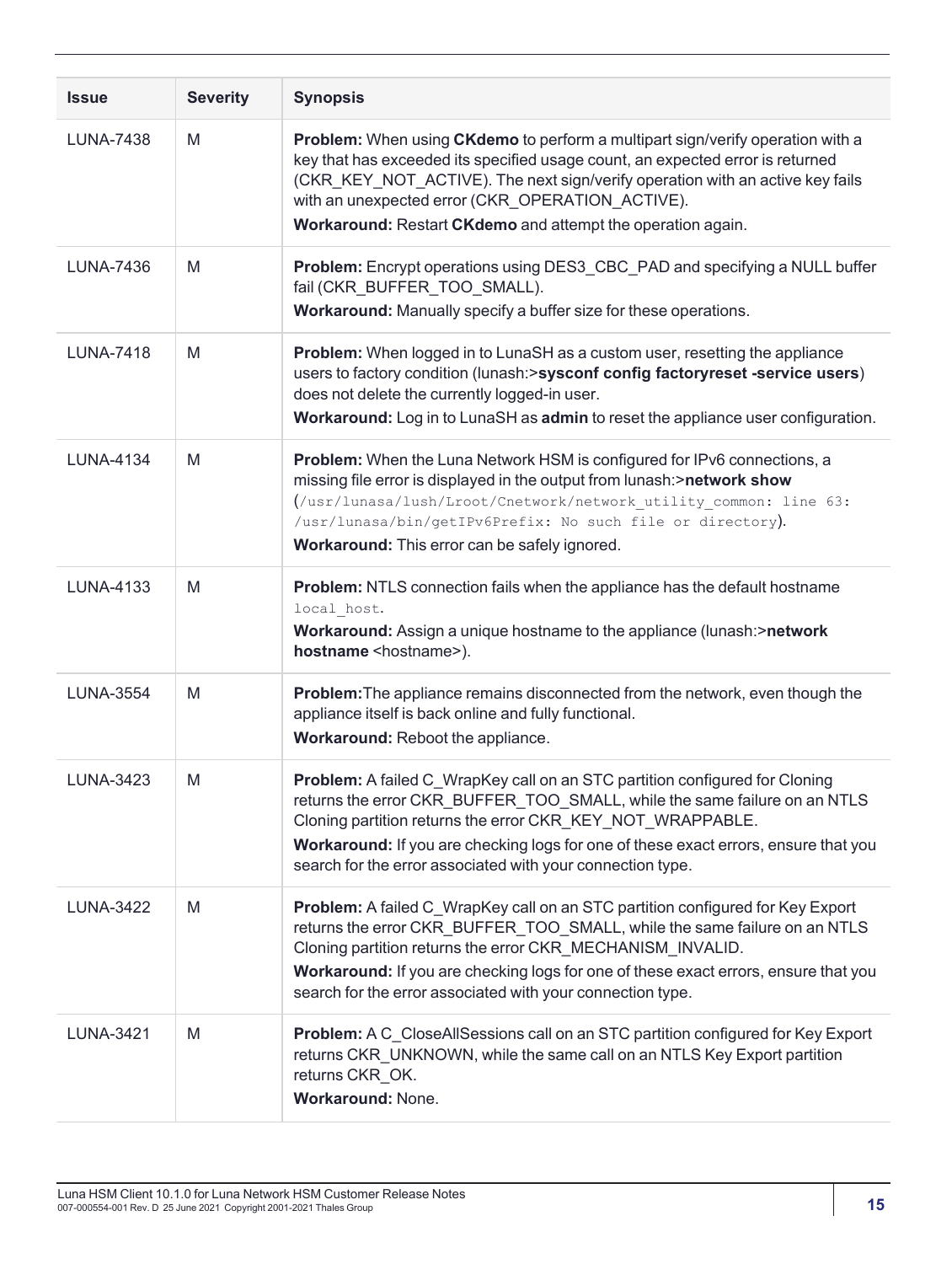| <b>Issue</b>     | <b>Severity</b> | <b>Synopsis</b>                                                                                                                                                                                                                                                                                                                                |
|------------------|-----------------|------------------------------------------------------------------------------------------------------------------------------------------------------------------------------------------------------------------------------------------------------------------------------------------------------------------------------------------------|
| LUNA-3416        | M               | Problem: When performing AES encryption on an HA group using AIX and SPARC<br>clients, failover occasionally fails with an error (CKR_TOKEN_NOT_PRESENT).<br>Workaround: None.                                                                                                                                                                 |
| <b>LUNA-3414</b> | M               | Problem: One-step Network Trust Link (NTLS) setup fails on Windows with error<br>code CKR CANCEL when SO Login Enforcement is enabled.<br>Workaround: Use the multi-step NTLS setup procedure to create a connection to<br>the Luna Network HSM appliance.                                                                                     |
| LUNA-3343        | M               | Problem: When using STC in a high traffic or high multi-threaded application<br>scenario, the error CKR_STC_RESPONSE_REPLAYED is occasionally generated<br>and causes subsequent commands to fail.<br>Workaround: Restart the client application, and the error will clear.                                                                    |
| <b>LUNA-3307</b> | M               | Problem: In LunaCM, clientconfig deploy (one-step NTLS) fails if the partition<br>name contains spaces.<br>Workaround: Use the multi-step NTLS connection procedure to assign the partition<br>to the client.                                                                                                                                  |
| <b>LUNA-3291</b> | M               | Problem: When you uninstall the Luna HSM Client software and reinstall it in a<br>custom directory, existing IPv6 NTLS connections are broken. The existing client<br>IPv6 certificates are not copied to the new client certificate directory.<br>Workaround: Manually copy the IPv6 certificates to the new client certificate<br>directory. |
| <b>LUNA-3108</b> | M               | Problem: If you uninstall Luna HSM Client and reinstall it in a custom directory, HA<br>logging stops working.<br>Workaround: Open crystoki.conf/crystoki.ini and edit halogPath = to match the<br>new client path.                                                                                                                            |
| <b>LUNA-3107</b> | M               | Problem: If you uninstall Luna HSM Client and reinstall it in a custom directory, RBS<br>stops working.<br>Workaround: Copy the two certificate files serverkey.pem and server.pem from<br>the original rbs directory to the new rbs directory.                                                                                                |
| LUNA-3070        | M               | Problem: vtl cklog enable/disable command not working if LibUNIX and<br>LibUNIX64 are in different folders.<br>Workaround: Enable cklog manually by editing Chrystoki.conf/crystoki.ini. Refer to<br>the SDK Reference Guide for details.                                                                                                      |
| <b>LUNA-2646</b> | M               | Problem: One-step NTLS can fail after installing, uninstalling, and reinstalling the<br>Luna HSM Client on Windows.<br><b>Workaround:</b> Use the multi-step NTLS setup procedure to create a connection to<br>the Luna Network HSM appliance.                                                                                                 |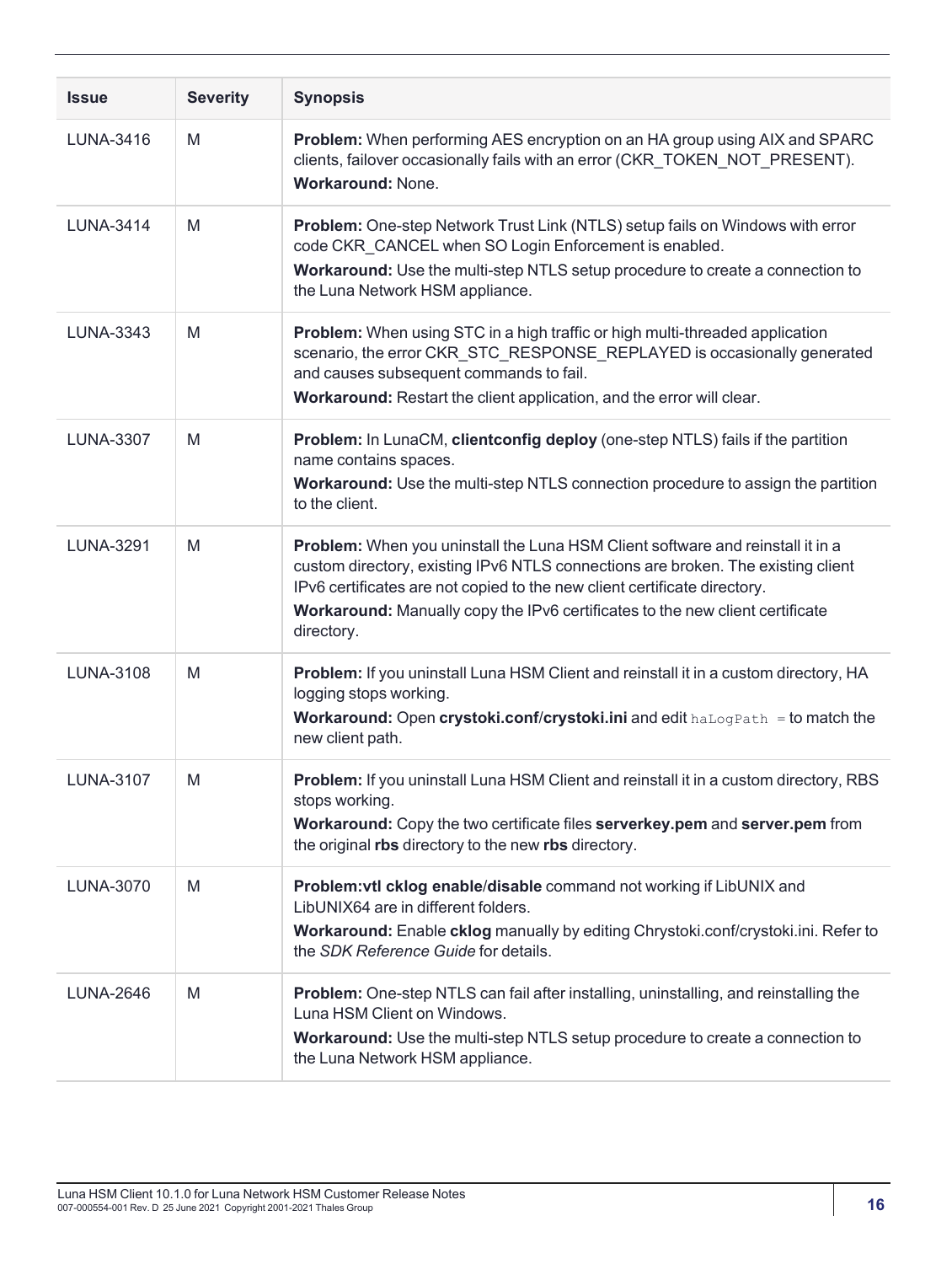| <b>Issue</b>     | <b>Severity</b> | <b>Synopsis</b>                                                                                                                                                                                                                                                                                                                                                                                                                       |
|------------------|-----------------|---------------------------------------------------------------------------------------------------------------------------------------------------------------------------------------------------------------------------------------------------------------------------------------------------------------------------------------------------------------------------------------------------------------------------------------|
| <b>LUNA-2445</b> | M               | Problem: The default maximum length for HA log files is incorrectly set to 40000<br>bytes, and misreported in LunaCM as 262144 bytes (the intended minimum). This<br>can lead to many small HA log files being rotated frequently.<br>Workaround: Manually set the HA log maximum file size using lunacm:>hagroup<br>halog -maxlength <bytes> the first time you configure HA logging.</bytes>                                        |
| <b>LUNA-2261</b> | M               | Problem: "CKR_DATA_INVALID" on wrap/unwrap with multitoken on AIX and<br>Solaris clients.<br>Workaround: None.                                                                                                                                                                                                                                                                                                                        |
| <b>LUNA-2252</b> | M               | Problem: Invalid options are displayed on Solaris installer.<br>Workaround: Only the Luna Network HSM is supported for Solaris; drivers for the<br>PCIe HSM and USB HSM options are not provided at this time. If multiple options<br>appear when installing Luna HSM Client on Solaris, choose Network HSM only.                                                                                                                     |
| <b>LUNA-2224</b> | M               | Problem: When you initialize an STC partition by applying a partition policy<br>template, a confusing error (CKR_TOKEN_NOT_PRESENT) is returned.<br><b>Workaround: None.</b>                                                                                                                                                                                                                                                          |
| <b>LUNA-2199</b> | M               | Problem: LunaCM occasionally freezes in Windows 2016 when a new slot is<br>created or deleted.<br>Workaround: End the LunaCM instance with Task Manager and restart LunaCM.                                                                                                                                                                                                                                                           |
| <b>LUNA-2007</b> | M               | Problem: Unable to establish NTLS connection using the one-step NTLS procedure<br>on Solaris x86 when there are more partitions(10~15).<br>Workaround: Use the multi-step NTLS connection procedure on a Solaris client.                                                                                                                                                                                                              |
| <b>LUNA-1927</b> | M               | Problem: Unable to add new member to HA group after removing primary member.<br>Workaround: Manually delete the serial number of the deleted Network HSM's<br>partition from the VirtualToken00Members field in the Chrystoki.conf<br>(Linux/UNIX) or crystoki.ini (Windows) file and then add the new partition to the<br>existing HA group. It is added successfully, and the old entry from the lunacm HA list<br>is also removed. |
| <b>LUNA-1725</b> | M               | Problem: In LunaCM, partition archive restore -replace does not replace<br>DUPLICATED objects in target partition.<br>Workaround: Remove all duplicate objects from the target partition prior to running<br>partition archive restore -replace.                                                                                                                                                                                      |
| <b>LUNA-1592</b> | M               | Problem: When trying to run the HALogin.java script, a CKR_UNKNOWN error is<br>returned.<br>Workaround: None. Do not use the HALogin.java sample.                                                                                                                                                                                                                                                                                     |
| <b>RAPI-1211</b> | M               | Problem: In REST API, GET /api/lunasa/hsms may return an empty list.<br>Workaround: Another attempt may return a populated list if an HSM is available.                                                                                                                                                                                                                                                                               |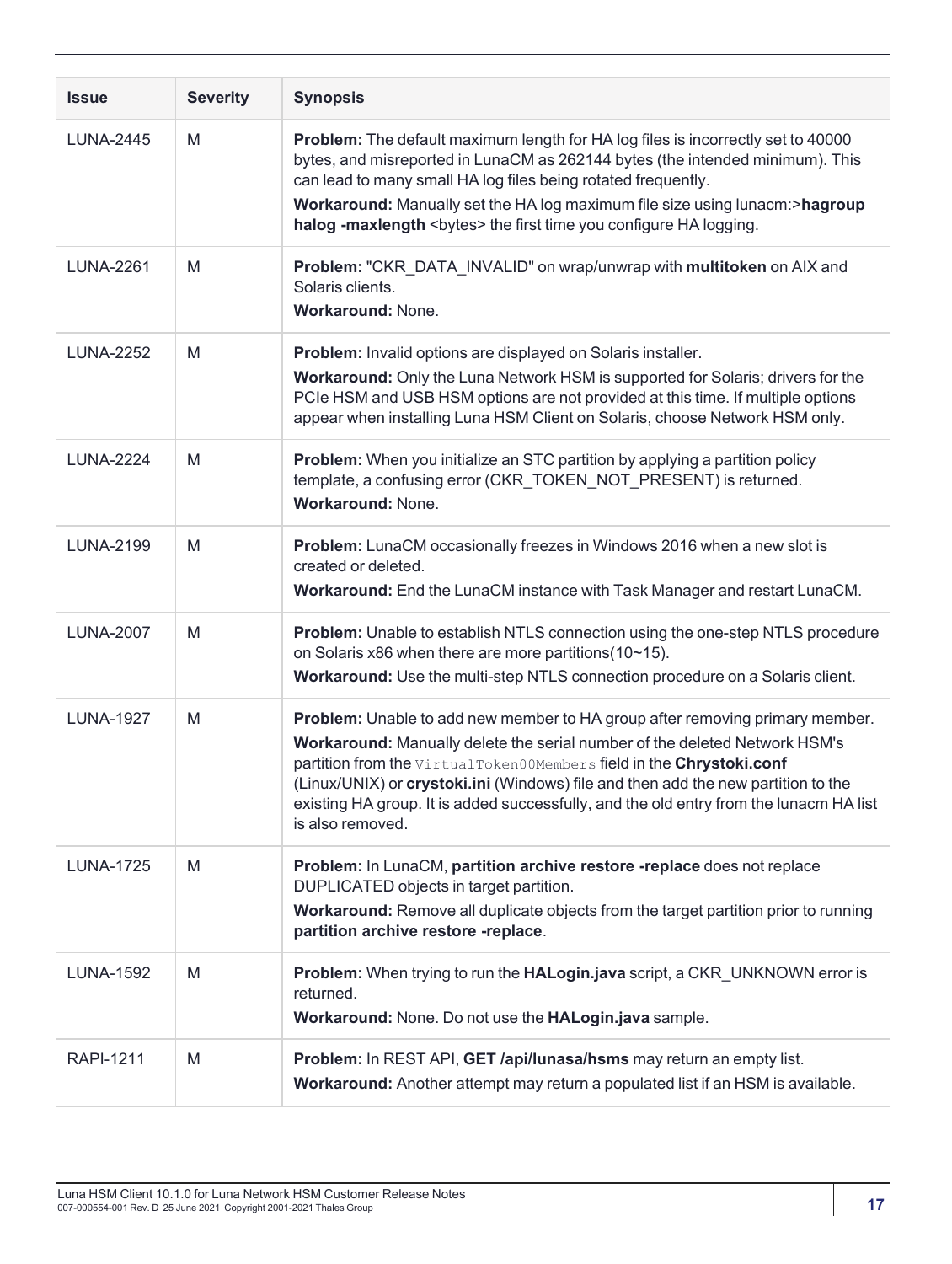| <b>Issue</b>                 | <b>Severity</b> | <b>Synopsis</b>                                                                                                                                                                                                                                                                                                                                                                                                               |
|------------------------------|-----------------|-------------------------------------------------------------------------------------------------------------------------------------------------------------------------------------------------------------------------------------------------------------------------------------------------------------------------------------------------------------------------------------------------------------------------------|
| <b>RAPI-383</b>              | M               | Problem: REST API does not verify the NTLS client's IP against the certificate.<br><b>Workaround: None.</b>                                                                                                                                                                                                                                                                                                                   |
| CPP-3261                     | M               | Problem: After performing sysconf config factoryreset, the appliance host name<br>is not reset.<br>Workaround: None.                                                                                                                                                                                                                                                                                                          |
| CPP-3241                     | M               | <b>Problem:</b> Untarred audit log files are not visible to the user.<br>Workaround: Untarred audit log files will not appear in the list of log files generated<br>by the LunaSH command my file list, but they can still be verified using audit log<br>verify -file <filename> -serialsource <serialnum>.</serialnum></filename>                                                                                           |
| CPP-3191                     | M               | Problem: After rebooting the appliance, occasionally clients cannot see partitions<br>on the first connection attempt.<br>Workaround: Run the vtl verify command again. The second attempt should be<br>successful.                                                                                                                                                                                                           |
| CPP-2954<br><b>LUNA-3352</b> | M               | Problem: The hsmCriticalEvent and hsmNonCriticalEvent counters incorrectly track<br>HSM events.<br><b>Workaround: None. SNMP hsmCriticalEvent and hsmNonCriticalEvent counters</b><br>are not implemented in this release and will always remain 0.                                                                                                                                                                           |
| CPP-2505<br><b>LUNA-132</b>  | M               | Problem: When configuring a network device for IPv6 using SLAAC or DHCPv6,<br>the IPv6 address is retrieved, but the name server and search domain are not.<br>Workaround: Configure the name server and search domain manually, using the<br>LunaSH command network dns add {-nameserver <ip_address>   -<br/>searchdomain <net_domain>}.</net_domain></ip_address>                                                          |
| CPP-2368                     | M               | Problem: The hagroup list command returns an error.<br>Workaround: Run the hagroup list command again. The second attempt should<br>be successful.                                                                                                                                                                                                                                                                            |
| CPP-1339                     | M               | Problem: In LunaSH, sysconf config restore does not restore the SSH password<br>for the admin user. If the password is not reset immediately, the admin user will be<br>unable to log in to the appliance in subsequent SSH sessions.<br>Workaround: Use sysconf config clear to reset the admin password to the<br>default. You must do this in the same session that you used to run the sysconf<br>config restore command. |
| CPP-632<br><b>LUNA-7429</b>  | M               | Problem: When using CKdemo with HA groups, an Attribute type invalid error is<br>returned.<br><b>Workaround:</b> If you plan to use HA groups, change your CKdemo settings to use<br>legacy role logins. To do this, select Role Support from the 98) Options in the<br><b>OTHERS</b> menu.                                                                                                                                   |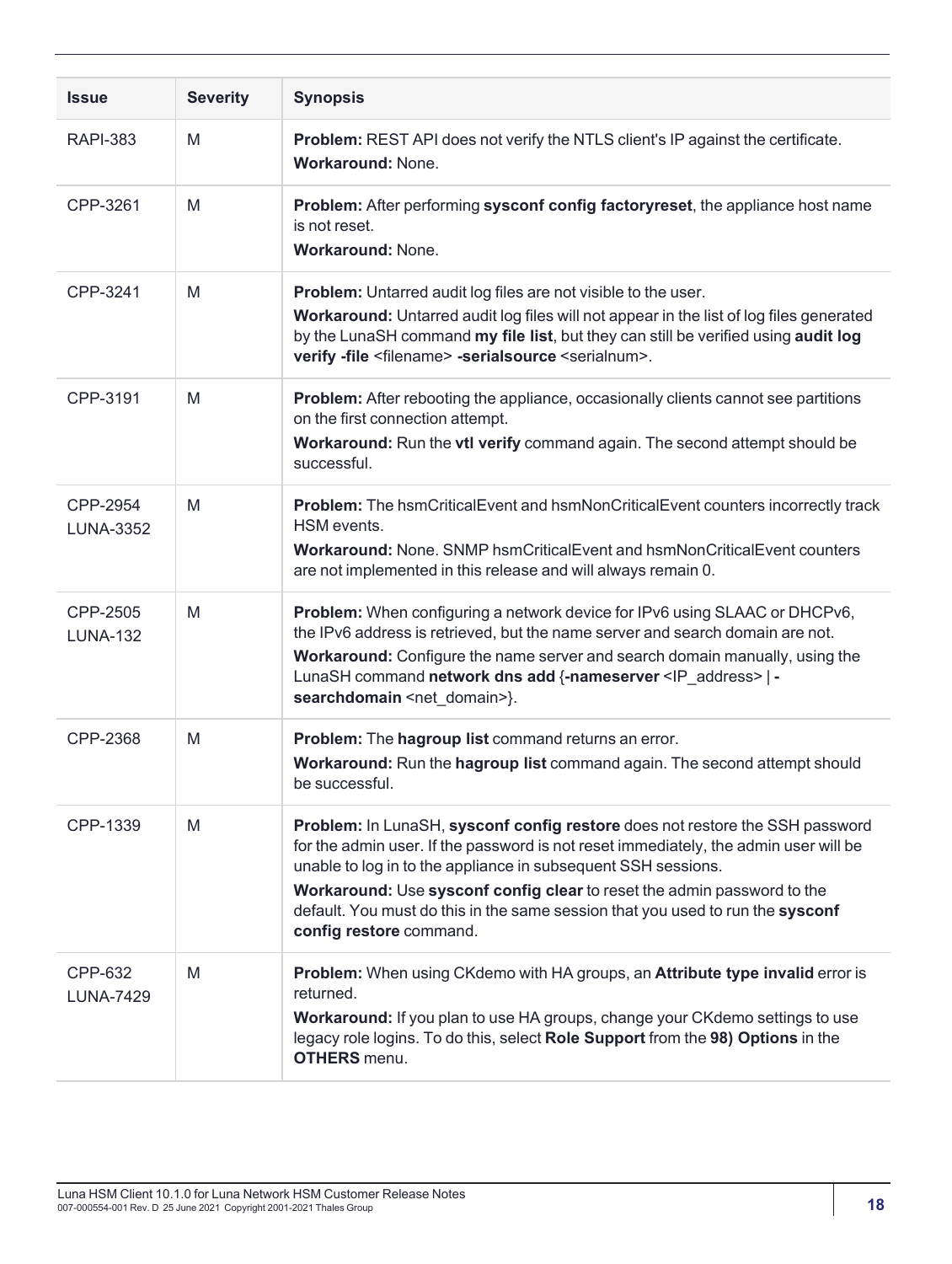| <b>Issue</b>       | <b>Severity</b> | <b>Synopsis</b>                                                                                                                                                                                                                                                                                                                                                                                                                                                         |
|--------------------|-----------------|-------------------------------------------------------------------------------------------------------------------------------------------------------------------------------------------------------------------------------------------------------------------------------------------------------------------------------------------------------------------------------------------------------------------------------------------------------------------------|
| CPP-626<br>CPP-624 | M               | <b>Problem:</b> If you zeroize an HSM hosting an HA group member partition, all running<br>cryptographic operations against the HA group fail.<br>Workaround: Remove any member partition from the HA group before zeroizing<br>the host HSM.                                                                                                                                                                                                                           |
| LKX-5396           | L               | Problem: When creating an RSA key using CKDEMO, the user is mistakenly<br>prompted for the Derive attribute (RSA key derivation is not allowed).<br>Workaround: None. The value entered is dropped and can be safely ignored.                                                                                                                                                                                                                                           |
| LKX-4817           | L               | <b>Problem:</b> FM sample applications built on a Windows platform do not automatically<br>locate the Cryptoki library.<br>Workaround: Move or copy the sample .exe to the main Lunaclient directory where<br>the library is located.                                                                                                                                                                                                                                   |
| LKX-4716           | L               | Problem: The wrapcomptest sample application hangs if it is used to query a non-<br>FM slot or an invalid slot number.<br>Workaround: Interrupt the hanging application with CTRL+C. Use the correct slot<br>for the FM partition.                                                                                                                                                                                                                                      |
| <b>LUNA-8782</b>   | L               | Problem: Attempting to change a destructive HSM policy to an already-existing<br>setting (0 to 0 or 1 to 1) results in partitions being renamed to "unknown1",<br>"unknown2", etc. The partitions remain intact and are usable by clients.<br>Workaround: Ensure that your policy change commands are correct. If you did not<br>mean to change the destructive policy and want to keep your existing partitions, you<br>can rename them with lunash:>partition rename. |
| <b>LUNA-3511</b>   | L               | Problem: Audit logging: hsm zeroize is not logged after performing a factory reset<br>of the HSM, since the audit configuration is erased during factory reset.<br><b>Workaround: None.</b>                                                                                                                                                                                                                                                                             |
| <b>LUNA-3276</b>   | L               | <b>Problem:</b> When installing the Luna HSM Client software to a custom directory with<br>spaces in the directory name, the installer creates a new named directory that<br>ignores everything after the first space.<br>Workaround: Do not use spaces when naming your custom install directory.                                                                                                                                                                      |
| LUNA-3126          | L               | Problem: After running lunash:> hsm ped connect on an uninitialized Luna<br>Network HSM, hsm ped show may incorrectly display Number of Connected PED<br>Server : 0.<br>Workaround: None necessary; this behavior does not affect the functioning of<br>Remote PED.                                                                                                                                                                                                     |
| LUNA-2103          | L               | <b>Problem:</b> If you enter duplicate policies (policies with the same ID) in the partition<br>policy template, the partition will take the last value.<br>Workaround: Avoid duplicate policy IDs in partition policy template files.                                                                                                                                                                                                                                  |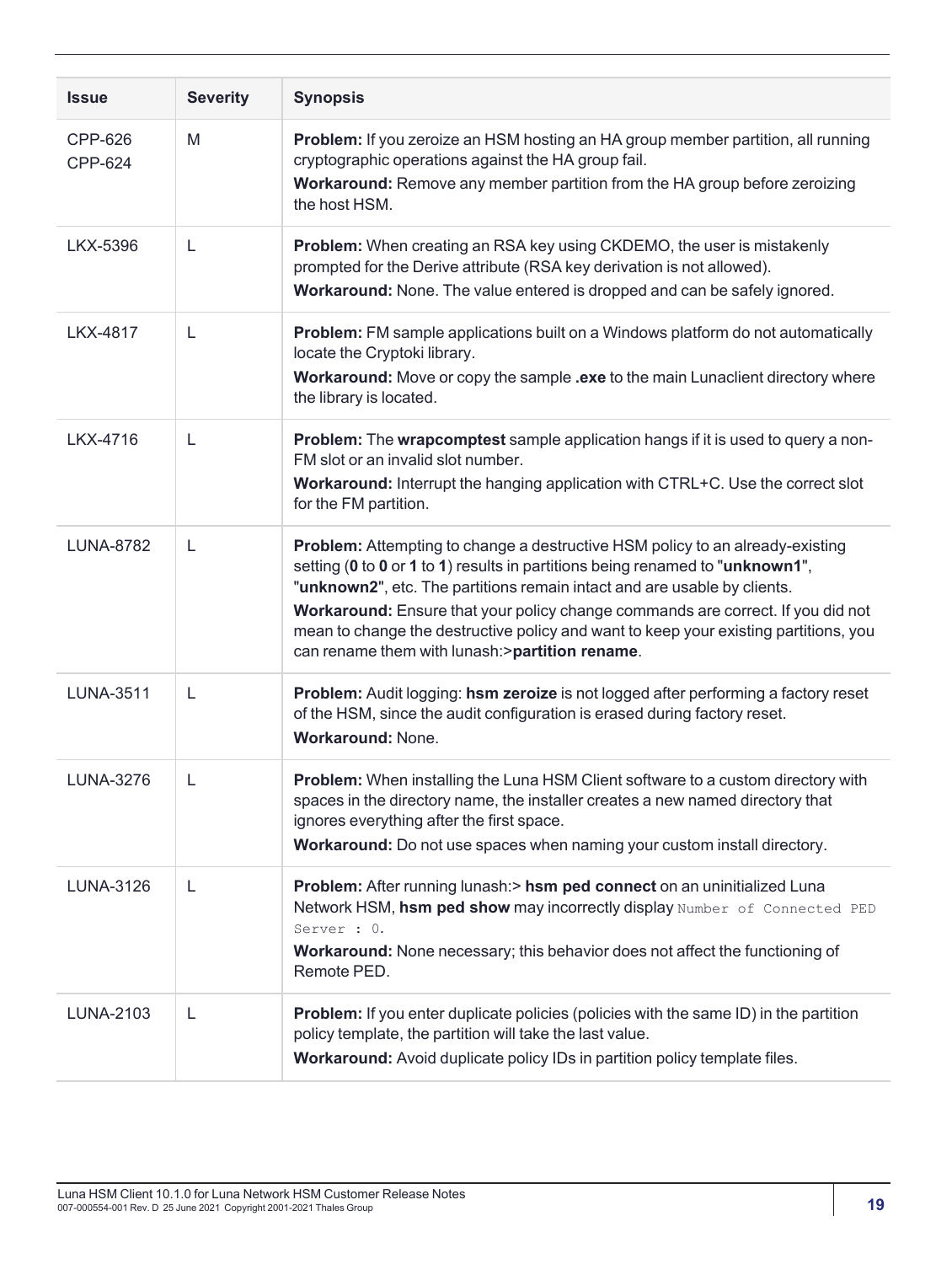| <b>Issue</b>                 | <b>Severity</b> | <b>Synopsis</b>                                                                                                                                                                                                                                                                            |
|------------------------------|-----------------|--------------------------------------------------------------------------------------------------------------------------------------------------------------------------------------------------------------------------------------------------------------------------------------------|
| <b>LUNA-2022</b>             | L               | Problem: Incorrect warning displayed when changing ssh restriction to bond slave<br>device.<br>Message displayed is "Warning: SSH is already restricted to the specified ip address<br>/ ethernet card. No changes made."<br><b>Workaround:</b> None. You cannot bind SSH to a bond slave. |
| <b>LUNA-2015</b>             | L               | Problem: Default ntlsOperStatus for SNMP is incorrectly set to 0 (correct value: 3).<br>This can lead to errors in applications that adhere to syntax strictly.<br><b>Workaround: None.</b>                                                                                                |
| <b>LUNA-339</b>              | L               | Problem: Some appliance sensor information is missing or incorrectly reported via<br>SNMP.<br>Workaround: Use the LunaSH command status sensors to obtain this<br>information.                                                                                                             |
| <b>LUNA-218</b>              | L               | Problem: You cannot add a host or network route using the LunaSH network route<br>add command without including the gateway value.<br><b>Workaround: None.</b>                                                                                                                             |
| <b>RAPI-1096</b>             | L               | Problem: After modifying the webserver settings the apiversion under /api/lunasa<br>becomes 0.<br><b>Workaround: Restart the webserver service.</b>                                                                                                                                        |
| CPP-3404                     | L               | Problem: CMU may crash or report a memory allocation error when using a non-<br>FIPS signing mechanism in FIPS mode.<br>Workaround: Specify a FIPS-approved signing mechanism such as<br>sha256withRSA.                                                                                    |
| CPP-3384<br><b>LUNA-1585</b> | L               | Problem: After zeroization or factory reset, the STC cipher option is set to NULL<br>ENC. Output from hsm stc status includes "Cipher Name: No Cipher".<br>Workaround: Run the LunaSH command hsm stc cipher enable -all to enable all<br>available STC ciphers.                           |
| CPP-3235                     | L               | Problem: In LunaCM, the partition clone command fails the first time if the<br>Partition SO is logged in to the target slot.<br>Workaround: Run the partition clone command again. The second attempt should<br>be successful.                                                             |
| CPP-2960                     | L               | Problem: LunaCM hangs on exit on Windows 2016.<br>Workaround: End the LunaCM instance using the Task Manager.                                                                                                                                                                              |
| CPP-2925                     | L               | Problem: When the cklog library is configured, an error.txt file containing<br>extraneous messages may be created.<br>Workaround: None.                                                                                                                                                    |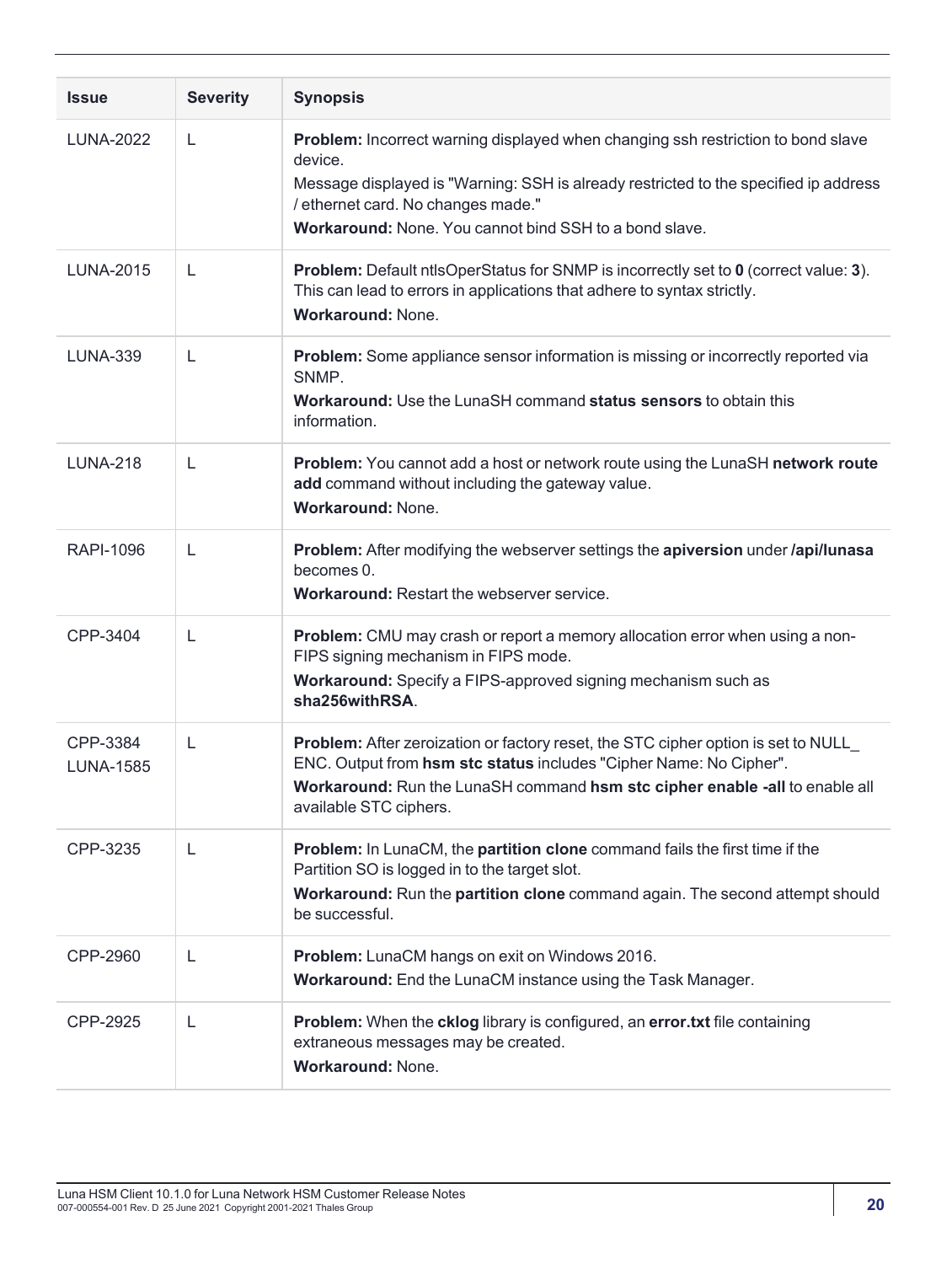| <b>Issue</b>                 | <b>Severity</b> | <b>Synopsis</b>                                                                                                                                                                                                                                                    |
|------------------------------|-----------------|--------------------------------------------------------------------------------------------------------------------------------------------------------------------------------------------------------------------------------------------------------------------|
| CPP-2380                     |                 | <b>Problem:</b> When running the <b>MiscCSRCertificateDemo.java</b> sample, a null pointer<br>exception occurs.<br><b>Workaround: None.</b>                                                                                                                        |
| CPP-1249<br><b>LUNA-1681</b> |                 | <b>Problem:</b> Remote backup through TCP/IP via the LunaCM command <b>partition</b><br>archive backup -slot remote -hostname <hostname> -port <portnum> is not<br/>recognized.<br/><b>Workaround:</b> Use RBS to backup partitions remotely.</portnum></hostname> |
| CPP-932                      |                 | <b>Problem:</b> If the configured audit logging directory is not found, the <b>PEDclient</b><br>service fails with error LOGGER_init failed.<br><b>Workaround:</b> Ensure that the directory you configure for audit logging exists.                               |

# <span id="page-20-0"></span>Resolved Issues

This section lists issues that have been resolved for the current release.

#### **Table 4: List of resolved issues**

| <b>Issue</b>          | <b>Severity</b> | <b>Synopsis</b>                                                                                                                                                        |
|-----------------------|-----------------|------------------------------------------------------------------------------------------------------------------------------------------------------------------------|
| LUNA-8881             | Н               | <b>Problem:</b> Application cannot change CKA EXTRACTABLE default value via JSP.<br><b>Resolved:</b> Fixed in Luna HSM Client 10.1.                                    |
| LUNA-10915<br>SH-3162 | M               | <b>Problem:</b> When you delete a key from an HSMoD service, CKlog displays an<br>incorrect object handle.<br><b>Resolved:</b> Fixed in Luna HSM Client 10.1.          |
| <b>LUNA-8780</b>      | M               | Problem: One-step NTLS fails when the appliance's SSH host key changes or<br>when connecting for the first time.<br><b>Resolved:</b> Fixed in Luna HSM Client 10.1.    |
| LUNA-8758             | M               | Problem: Command output of vtl examineCert and vtl fingerprint are reversed.<br><b>Resolved:</b> Fixed in Luna HSM Client 10.1.                                        |
| LUNA-8810             | L               | <b>Problem:</b> Minimal Luna HSM Client tar file has an additional character that could<br>affect customer scripts.<br><b>Resolved:</b> Fixed in Luna HSM Client 10.1. |